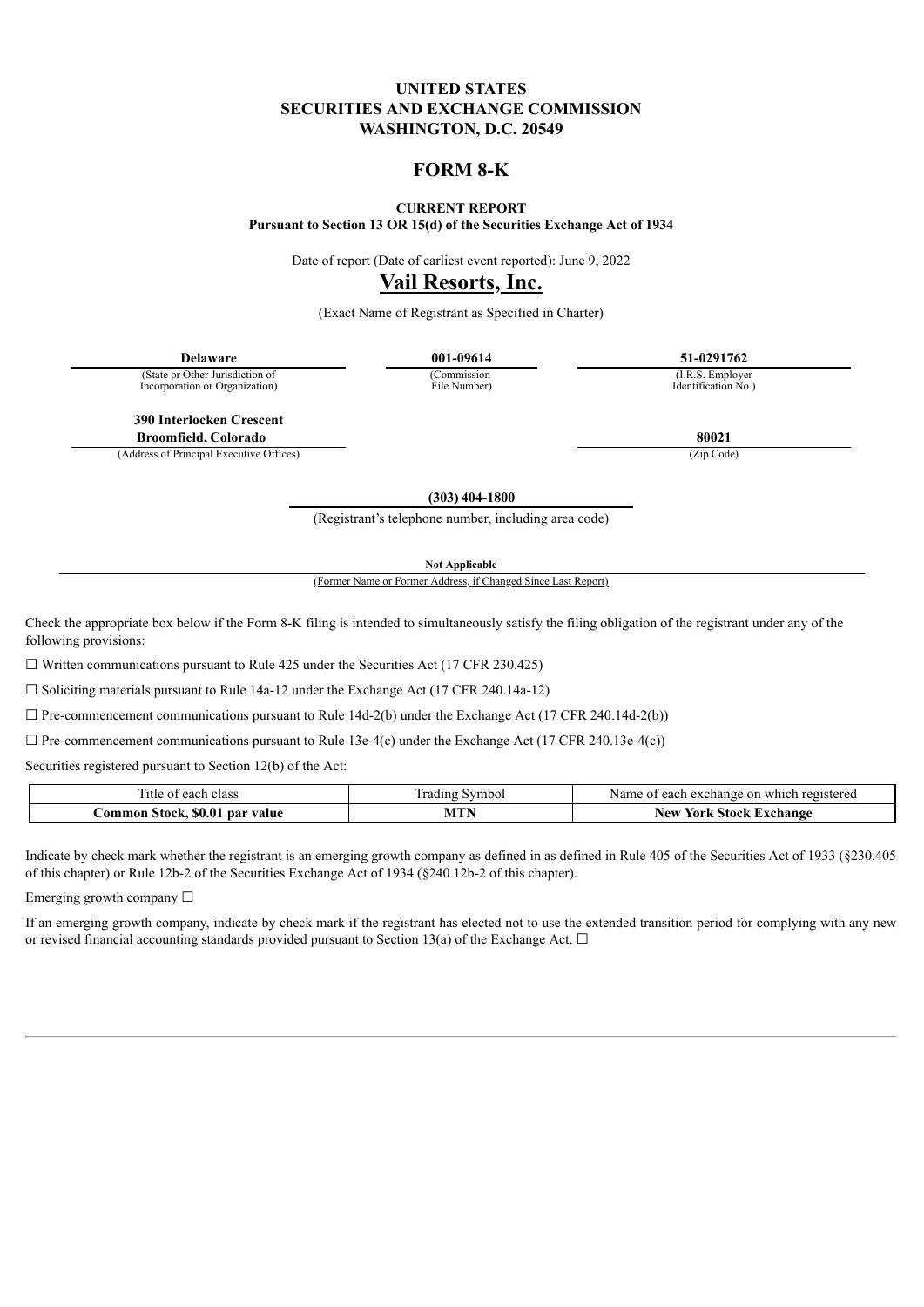## **Item 2.02. Results of Operations and Financial Condition.**

On June 9, 2022, Vail Resorts, Inc. issued a press release announcing its results for the three and nine months ended April 30, 2022. A copy of the press release is being furnished as Exhibit 99.1 to this Current Report on Form 8-K and is incorporated herein by reference.

#### **Item 9.01. Financial Statements and Exhibits.**

*(d) Exhibits.*

| <b>Exhibit No.</b> | <b>Description</b>                                                                      |
|--------------------|-----------------------------------------------------------------------------------------|
| 99.1               | <u>Press Release, dated June 9, 2022, announcing fiscal 2022 third quarter results.</u> |
| 104                | Cover Page Interactive Data File (embedded within the Inline XBRL document).            |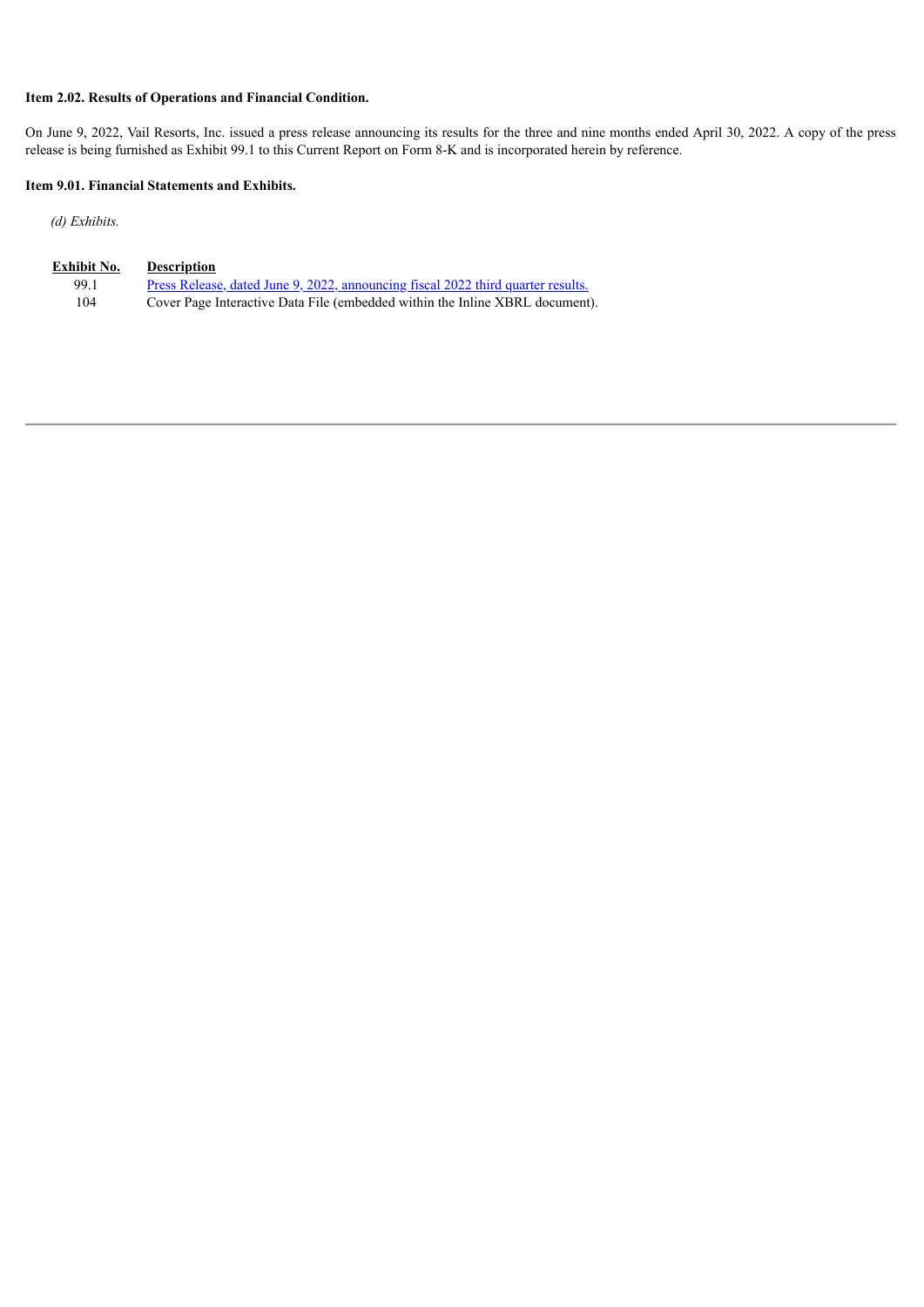#### **SIGNATURES**

Pursuant to the requirements of the Securities Exchange Act of 1934, the registrant has duly caused this report to be signed on its behalf by the undersigned hereunto duly authorized.

**Vail Resorts, Inc.**

Date: June 9, 2022 By: /s/ Michael Z. Barkin

Michael Z. Barkin Executive Vice President and Chief Financial Officer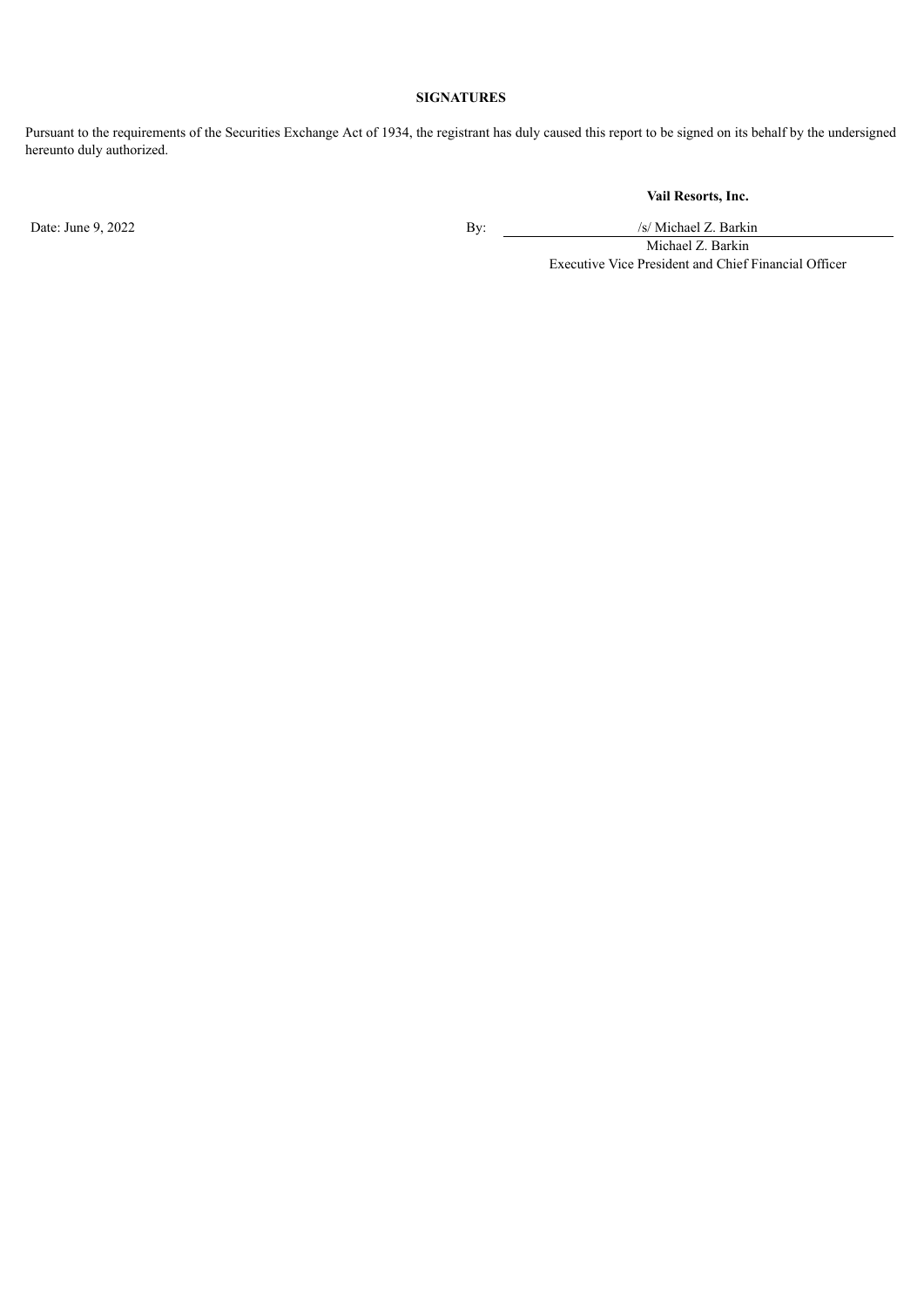# <span id="page-3-0"></span>**VAILRESORTS**

# EXPERIENCE OF A LIFETIME™

# **Vail Resorts Contacts:**

Investor Relations: Bo Heitz, (303) 404-1800, InvestorRelations@vailresorts.com

Media: Sara Olson, (303) 404-6497, News@vailresorts.com

# **Vail Resorts Reports Fiscal 2022 Third Quarter Results, Early Season Pass Sales Results, and Provides**

# **Updated Fiscal 2022 Outlook**

BROOMFIELD, Colo. - June 9, 2022 - Vail Resorts, Inc. (NYSE: MTN) today reported results for the third quarter of fiscal 2022 ended April 30, 2022, which were negatively impacted by COVID-19 and related limitations and restrictions, and reported results of its early season pass sales for the 2022/2023 North American ski season.

#### **Highlights**

- Net income attributable to Vail Resorts, Inc. was \$372.6 million for the third fiscal quarter of 2022 compared to net income attributable to Vail Resorts, Inc. of \$274.6 million in the same period in the prior year. The increase is primarily due to the greater impact of COVID-19 and related limitations and restrictions on results in the prior year.
- Resort Reported EBITDA was \$610.5 million for the third fiscal quarter of 2022, compared to Resort Reported EBITDA of \$462.2 million for the third fiscal quarter of 2021. The increase is primarily due to the greater impact of COVID-19 and related limitations and restrictions on results in the prior year.
- The Company updated its fiscal 2022 guidance range and is now expecting Resort Reported EBITDA to be between \$828 million and \$842 million. The guidance range includes an estimated \$16 million of Resort Reported EBITDA from the recently acquired operations of Seven Springs, Hidden Valley and Laurel Mountain resorts (together, the "Seven Springs Resorts") for the period from the transaction closing on December 31, 2021 through the end of the fiscal year, partially offset by \$7 million of acquisition and integration related expenses associated with the Seven Springs Resorts transaction and the expected acquisition of Andermatt-Sedrun Sport AG ("Andermatt-Sedrun").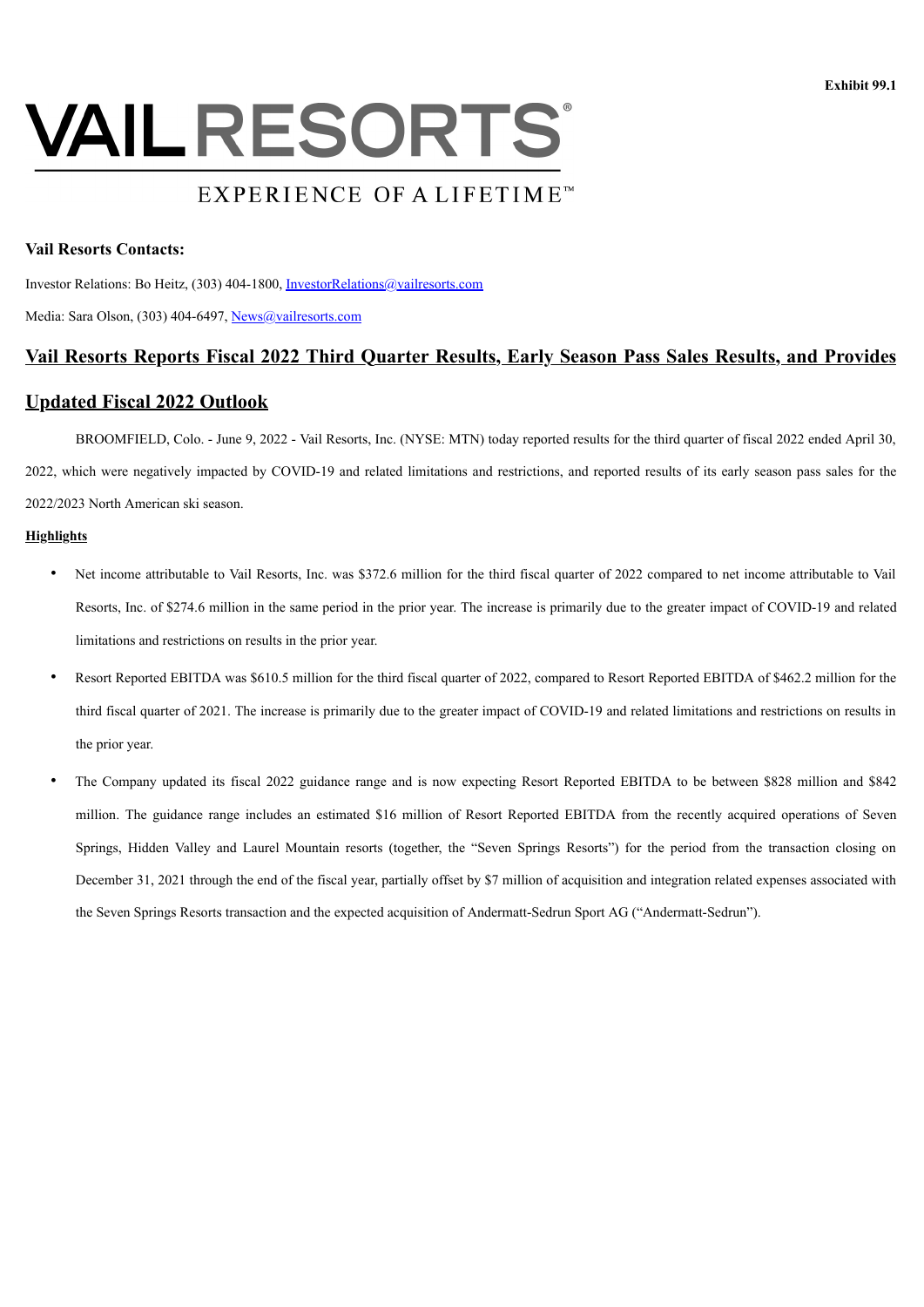- Pass product sales through May 31, 2022 for the upcoming 2022/2023 North American ski season increased approximately 9% in units and approximately 11% in sales dollars as compared to the period in the prior year through June 1, 2021. Pass product sales are adjusted to include pass sales for the Seven Springs Resorts in both periods and to eliminate the impact of foreign currency by applying an exchange rate of \$0.79 between the Canadian dollar and U.S. dollar in both periods for Whistler Blackcomb pass sales.
- The Company declared a quarterly cash dividend of \$1.91 per share of Vail Resorts' common stock that will be payable on July 12, 2022 to shareholders of record as of June 27, 2022 and repurchased 303,143 shares at an average price of \$246.33 for a total of approximately \$74.7 million from the beginning of the Company's third quarter of fiscal 2022 through June 8, 2022.

Commenting on the Company's fiscal 2022 third quarter results, Kirsten Lynch, Chief Executive Officer, said, "We are pleased with our overall results for the quarter and for the 2021/2022 North American ski season. As expected, results for the quarter significantly outperformed results from the prior year primarily due to the greater impact of COVID-19 and related limitations and restrictions on results in the prior year period.

"This year, challenging early season conditions persisted through the holiday period, but our results were strong from January through the remainder of the season. Our strong season pass sales heading into the 2021/2022 season are the foundation of our advance commitment strategy, creating stability for the Company through variable weather and other challenges. This past season, approximately 72% of all Vail Resorts 2021/2022 North American skier visitation was on a pass product, excluding employee and complimentary visitation, which compares to approximately 60% and approximately 51% for the 2018/2019 and 2014/2015 North American ski seasons, respectively. We had particularly strong destination visitation this year, which was further supported by lift ticket sales at our Colorado and Utah resorts that exceeded our expectations through the spring. Our recent results at Whistler Blackcomb were also stronger than expected due to the easing of travel restrictions in Canada in late February. Recent performance at our eastern U.S. ski areas was in-line with our expectations while our Tahoe resorts were impacted by challenging spring conditions, resulting in performance below our expectations. Throughout the season, our ancillary businesses continued to be capacity constrained by staffing, and in the case of dining, by operational restrictions associated with COVID-19. Overall, our results throughout the 2021/2022 North American ski season highlight the stability resulting from our advance commitment pass products in a season with challenging early season conditions, staffing challenges and COVID-19 impacts, and demonstrate our strong operational execution following the holiday period through the end of the season. We are very pleased to see the growth in visitation this season, and in particular that it primarily occurred during off peak periods. The trend towards off-peak visitation growth continued throughout the ski season this year. For the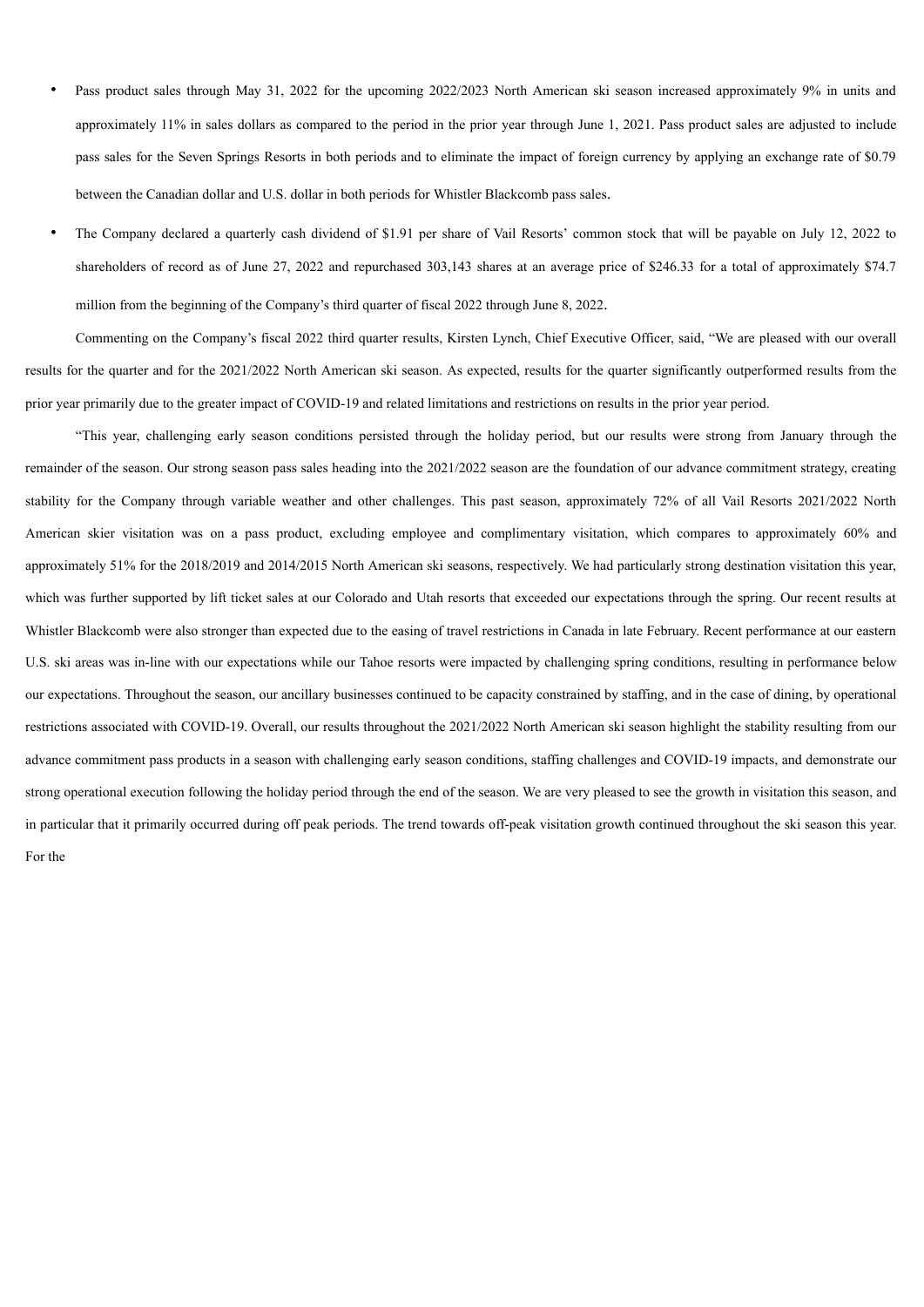season-to-date period ended April 30, 2022, compared to the season-to-date period ended May 5, 2019, visitation on weekday and non-holiday periods increased approximately 8% while visitation on weekend and holiday periods decreased approximately 3%, excluding Peak Resorts visitation in both periods. We believe this trend is driven by the growth in pass sales as pass holders tend to spread their visitation more across the season, and, with the increase in flexible and remote work, we expect this trend to continue. Further, the growth in non-peak periods was broad based across our resorts. Despite the growth in overall visits this past season, very few of our resorts even approached their historical maximum daily visitation, as our resorts averaged only 1 day this season exceeding 95% of their historical peak daily visitation and only 6 resorts had more than 1 day above that level, excluding the recently acquired Seven Springs Resorts. All of this highlights that there is considerable opportunity to continue to grow the overall industry and skier visits outside of peak periods, and that it is critical that we continue to invest in people and infrastructure to continue to improve the employee and guest experience throughout the season.

Commenting on fiscal 2022 guidance, Lynch said, "Based on the strong finish to the season, particularly driven by destination guest visitation and lift ticket sales in Colorado, Utah and Whistler Blackcomb that exceeded our expectations, we now expect net income attributable to Vail Resorts, Inc. for fiscal 2022 to be between \$314 million and \$348 million, and Resort Reported EBITDA for fiscal 2022 to be between \$828 million and \$842 million. The guidance range includes an estimated \$16 million of Resort Reported EBITDA for the Seven Springs Resorts for the period from the transaction closing on December 31, 2021 through the end of the fiscal year, partially offset by \$7 million of acquisition and integration related expenses associated with the Seven Springs Resorts transaction and the expected acquisition of Andermatt-Sedrun."

#### **Andermatt-Sedrun Sport AG**

As previously announced on March 28, 2022, the Company entered into an agreement to purchase a majority stake in Andermatt-Sedrun from Andermatt Swiss Alps AG ("ASA"), marking the Company's first strategic investment in, and opportunity to operate, a ski resort in Europe. Andermatt-Sedrun is a renowned destination ski resort in Central Switzerland, located less than 90 minutes from three of Switzerland's major metropolitan areas (Zurich, Lucerne and Lugano) and approximately two hours from Milan, Italy. Upon the closing of the acquisition, the Company will acquire a 55% ownership stake in Andermatt-Sedrun, which controls and operates all of the resort's mountain and ski-related assets, including lifts, most of the restaurants and a ski school operation. ASA will retain a 40% ownership stake in Andermatt-Sedrun, with a group of existing shareholders comprising the remaining 5% ownership. Vail Resorts' CHF 149 million investment is comprised of a CHF 110 million investment into Andermatt-Sedrun for use in capital investments to enhance the guest experience on the mountain and CHF 39 million, which will be paid to ASA and fully reinvested into the real estate developments in the base area. Vail Resorts will assume operating and marketing responsibility for Andermatt-Sedrun, with ASA and local stakeholders continuing as key members of the board of directors.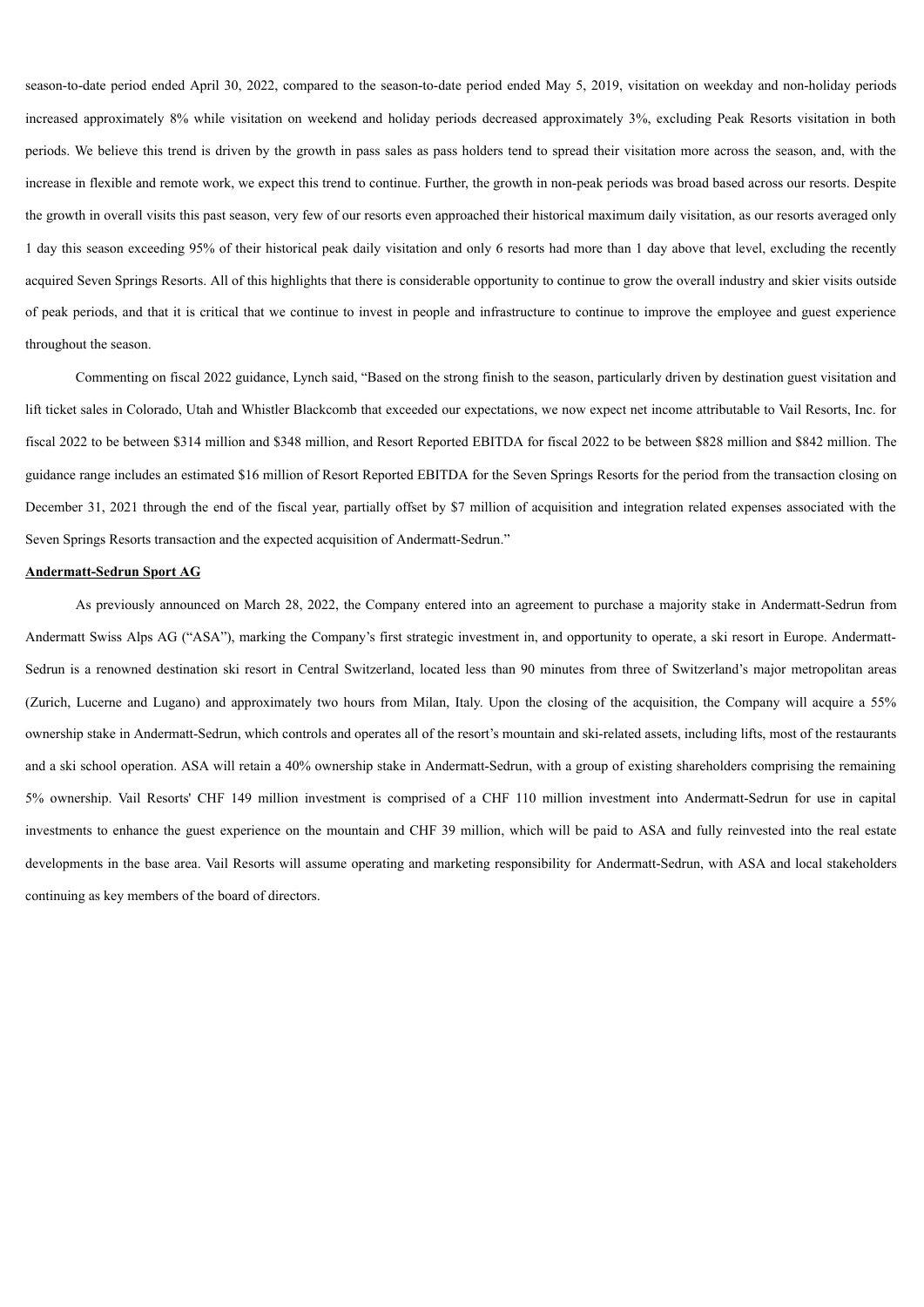The transaction is expected to close prior to the 2022/2023 ski season, subject to certain third-party consents. Vail Resorts plans to include unlimited and unrestricted access to Andermatt-Sedrun on the 2022/2023 Epic Pass. Epic Day Pass holders with All Resorts Access will be able to use any of their days at Andermatt-Sedrun, and Epic Local Pass holders will receive five days of unrestricted access to the resort. All pass access is subject to the timing of the transaction closing.

#### **Operating Results**

A more complete discussion of our operating results can be found within the Management's Discussion and Analysis of Financial Condition and Results of Operations section of the Company's Form 10-Q for the third fiscal quarter ended April 30, 2022, which was filed today with the Securities and Exchange Commission. The following are segment highlights:

#### **Mountain Segment**

- Total lift revenue increased \$137.0 million, or 23.7%, compared to the same period in the prior year, to \$714.7 million for the three months ended April 30, 2022, primarily due to increased pass product sales for the 2021/2022 North American ski season, as well as an increase in non-pass lift ticket purchases.
- Ski school revenue increased \$40.5 million, or 50.4%, dining revenue increased \$33.8 million, or 73.6% and retail/rental revenue increased \$35.2 million, or 38.6%, each primarily due to fewer COVID-19 related limitations and restrictions on our North American winter operations as compared to the prior year, as well as an increase in demand over the prior year.
- Operating expense increased \$115.0 million, or 30.7%, which was primarily attributable to increased variable expenses associated with increases in revenue, and the impact of cost discipline efforts in the prior year associated with lower levels of operations, including limitations, restrictions and closures resulting from COVID-19.
- Mountain Reported EBITDA increased \$139.1 million, or 30.4%, for the third quarter compared to the same period in the prior year, which includes \$5.1 million of stock-based compensation expense for both the three months ended April 30, 2022 and 2021.

#### **Lodging Segment**

• Lodging segment net revenue (excluding payroll cost reimbursements) for the three months ended April 30, 2022 increased \$30.8 million, or 54.6%, as compared to the same period in the prior year, primarily as a result of fewer COVID-19 related limitations and restrictions as compared to the prior year, as well as an increase in demand and average daily rates compared to the prior year.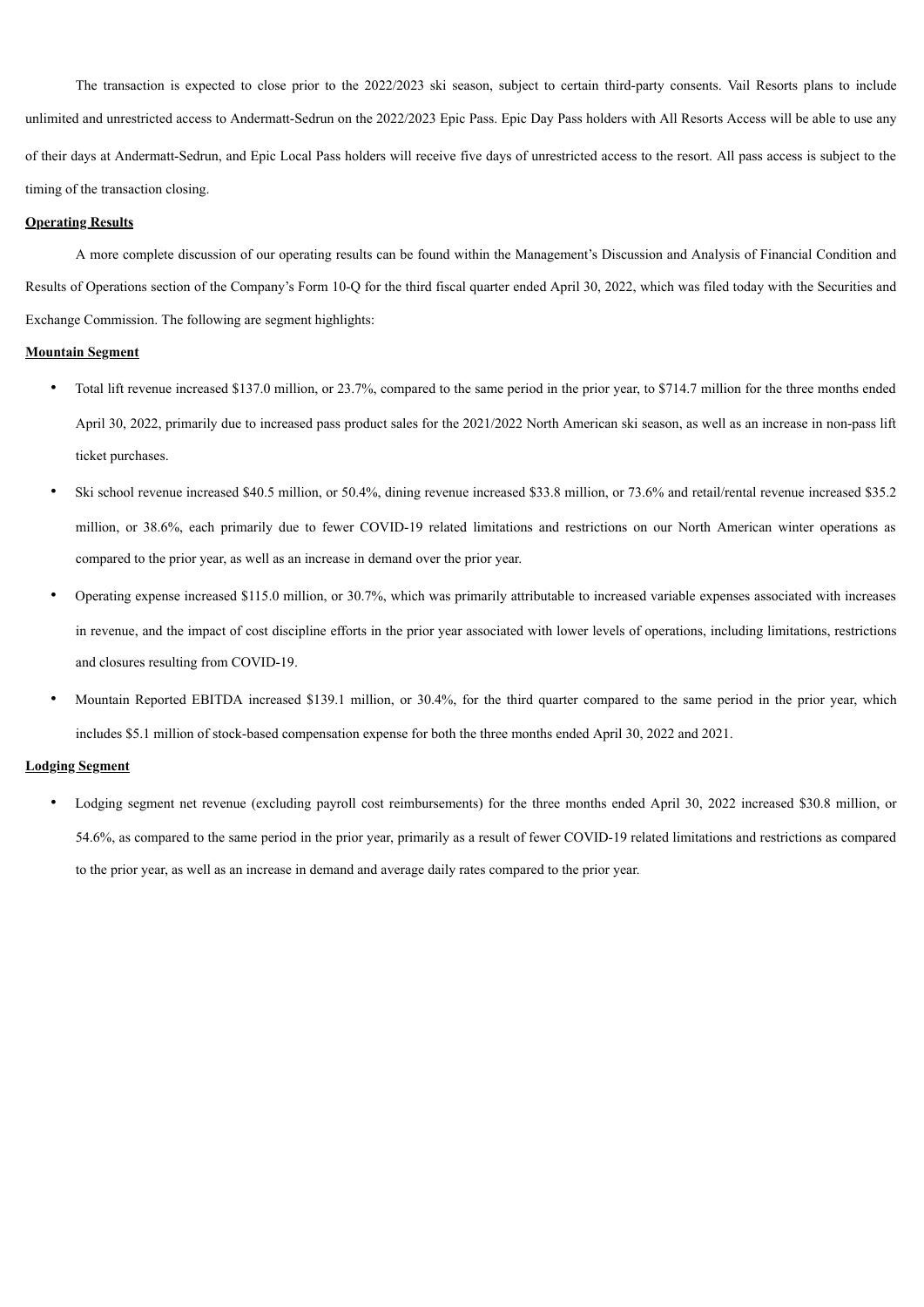• Lodging Reported EBITDA for the three months ended April 30, 2022 increased \$9.2 million, or 173.1%, for the third quarter compared to the same period in the prior year, which includes \$0.9 million and \$1.0 million of stock-based compensation expense for the three months ended April 30, 2022 and 2021, respectively.

#### **Resort - Combination of Mountain and Lodging Segments**

- Resort net revenue increased \$288.3 million, or 32.5%, compared to the same period in the prior year, to \$1,176.5 million for the three months ended April 30, 2022.
- Resort Reported EBITDA was \$610.5 million for the three months ended April 30, 2022, an increase of \$148.3 million, or 32.1%, compared to the same period in the prior year, which includes acquisition and integration related expenses, as well as expenses associated with the expected acquisition of Andermatt-Sedrun, of \$1.0 million, which are both recorded within Mountain other operating expense.

#### **Total Performance**

- Total net revenue increased \$287.6 million, or 32.3%, compared to the same period in the prior year, to \$1,176.7 million for the three months ended April 30, 2022.
- Net income attributable to Vail Resorts, Inc. was \$372.6 million, or \$9.16 per diluted share, for the third quarter of fiscal 2022 compared to net income attributable to Vail Resorts, Inc. of \$274.6 million, or \$6.72 per diluted share, in the third fiscal quarter of the prior year. Additionally, fiscal 2022 third quarter net income included the after-tax effect of acquisition and integration related expenses, as well as costs associated with the expected acquisition of Andermatt-Sedrun, which combined were approximately \$0.8 million.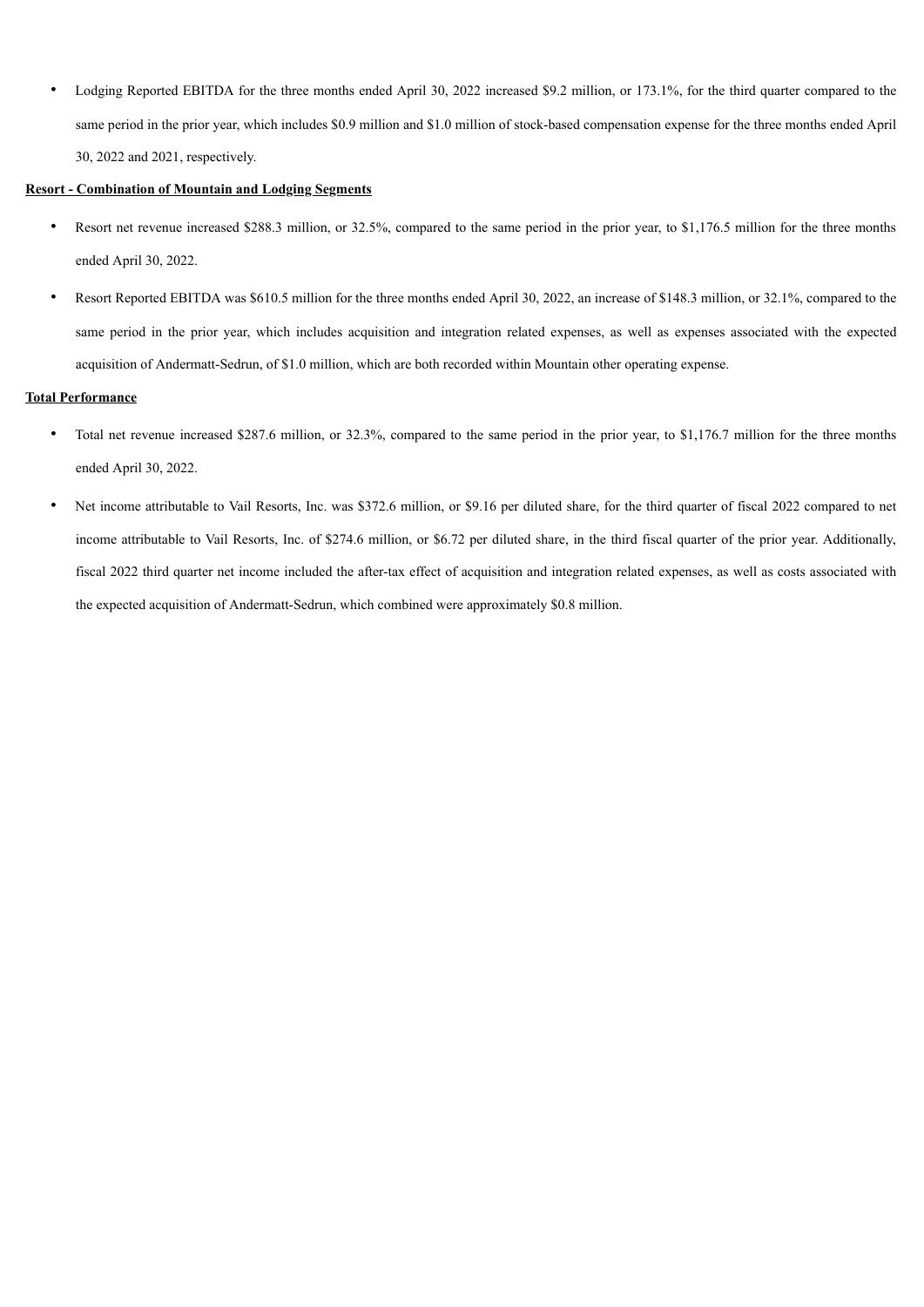#### **Return of Capital**

Commenting on capital allocation, Lynch said, "Our balance sheet and liquidity position remain strong. Our total cash and revolver availability as of April 30, 2022 was approximately \$2.0 billion, with \$1.4 billion of cash on hand, \$417 million of U.S. revolver availability under the Vail Holdings Credit Agreement and \$212 million of revolver availability under the Whistler Credit Agreement. As of April 30, 2022, our Net Debt was 1.7 times trailing twelve months Total Reported EBITDA. The Company declared a quarterly cash dividend of \$1.91 per share of Vail Resorts' common stock that will be payable on July 12, 2022 to shareholders of record as of June 27, 2022. A Canadian dollar equivalent dividend on the exchangeable shares of Whistler Blackcomb Holdings Inc. will be payable on July 12, 2022 to shareholders of record as of June 27, 2022. The exchangeable shares were issued to certain Canadian persons in connection with our acquisition of Whistler Blackcomb Holdings Inc. Additionally, from the beginning of the Company's third quarter of fiscal 2022 through June 8, 2022, the Company repurchased 303,143 shares at an average price of \$246.33 for a total of approximately \$74.7 million. We intend to maintain an opportunistic approach to share repurchases. We will continue to be disciplined stewards of our capital and remain committed to continuous investment in our people, strategic, high-return capital projects, strategic acquisition opportunities and returning capital to our shareholders through our quarterly dividend and share repurchase programs."

#### **Commitment to our Employees and Guests**

Commenting on the Company's investments for the 2022/2023 ski season, Lynch said, "As we turn our attention to the 2022/2023 ski season and beyond, the Company is making its largest ever investment in both its employees and its resorts, to ensure we continue to deliver our Company mission of an Experience of a Lifetime. The experience of our employees and guests is the core of our business model, and the Company intends to use its financial resources and the stability it has created through its pass program to continue to aggressively reinvest to deliver that experience. We believe our business model allows us to make these investments and achieve our short and long-term financial growth objectives.

"For our employees, we are investing approximately \$175 million in incremental expected labor expense, including inflationary adjustments, in fiscal 2023 compared to fiscal 2022 to support our employees and return our resorts to normal staffing levels. The investment includes increasing the minimum hourly wage offered across all 37 of our North American resorts to \$20 per hour for all U.S. employees and C\$20 per hour for all Canadian employees, and increases for hourly employees with adjustments for leadership and career stage differentials. Roles that have specific experiences or certification as prerequisites, such as entry-level patrol, commercial drivers, and maintenance technicians will start at \$21 per hour. Tipped employees will be guaranteed a minimum of \$20 per hour. The wage investment represents an average wage increase of nearly 30% across hourly employees in North America. Additionally, the Company will be launching a new seasonal frontline leadership development program with the goal of supporting our seasonal frontline team members' leadership development and ability to build a career at Vail Resorts. The Company will be assessing targeted increases, beyond inflation, for our salaried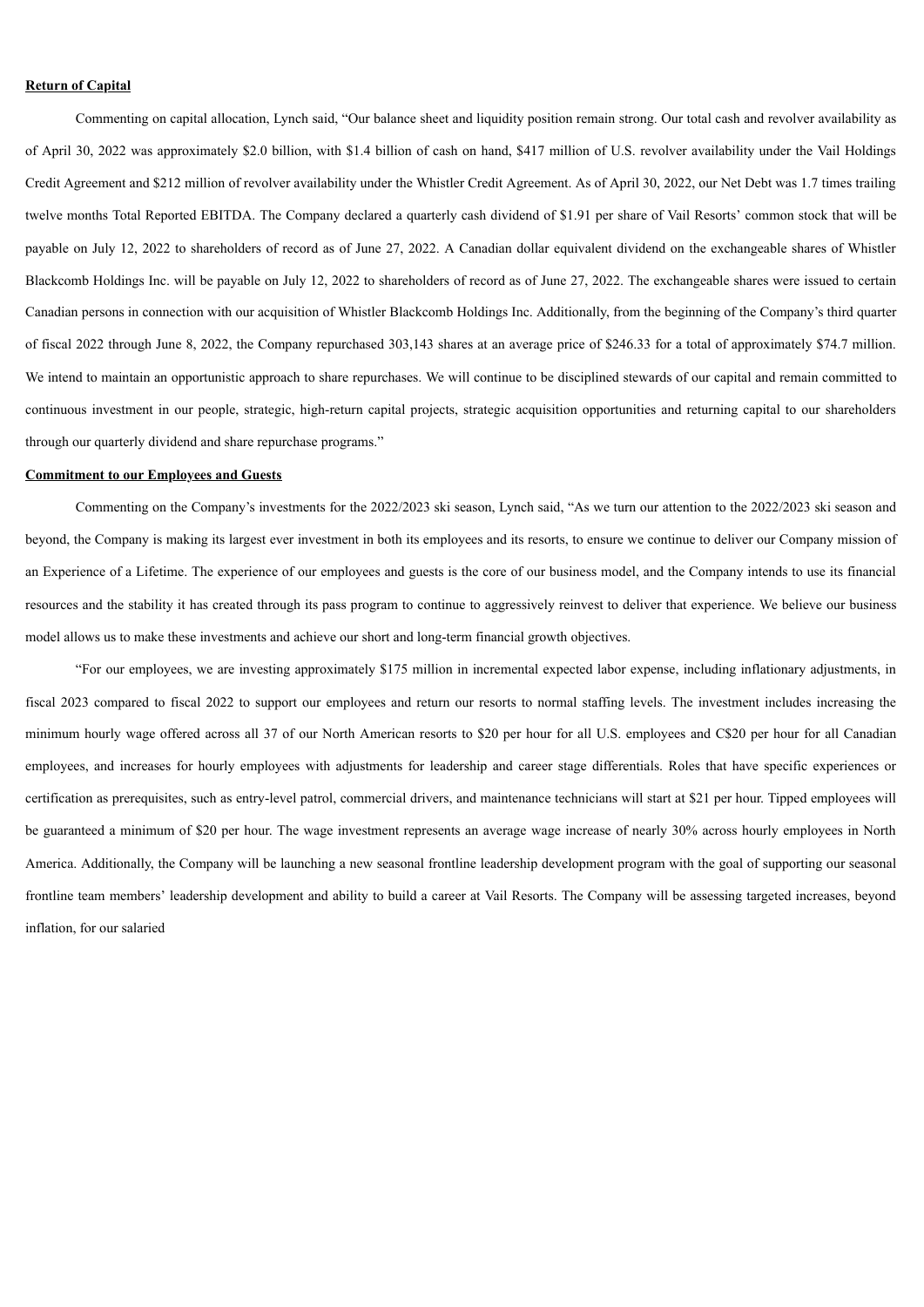employees and will be making a significant investment in our human resource department to ensure the right level of employee support, development and recruiting. We believe talent is our most important asset and our employees are our strategic priority at all levels of the Company, and our employee investments are intended to help us achieve normal staffing levels that, in turn, deliver an outstanding guest experience. Additional information on the employee investments and anticipated financial impacts are available in our March 2022 investor presentation available on our Investor Relations website.

"In addition, Vail Resorts has made a commitment to affordable housing in our mountain communities. Affordable housing is a national and a mountain community crisis. As previously announced, we are investing in four projects to provide accessible and affordable housing for our employees at Park City Mountain in Utah, Whistler Blackcomb in British Columbia, Vail Mountain in Colorado, and Okemo Mountain Resort in Vermont. Collectively, the four investments would provide new affordable housing to more than 875 Vail Resorts employees, marking a more than 10% increase in affordable employee housing offered by the Company across its resorts. We believe it is time for us, and our communities, to make affordable housing a top priority and accelerate the processes to ensure we bring these affordable housing opportunities to fruition."

Regarding calendar year 2022 capital expenditures, Lynch said, "We remain dedicated to delivering an exceptional guest experience and will continue to prioritize reinvesting in the experience at our resorts. We are committed to consistently increasing capacity through lift, terrain and food and beverage expansion projects and are making a significant one-time incremental investment this year to accelerate that strategy with our ambitious capital investment plan for calendar year 2022 of approximately \$315 million to \$325 million across our resorts, excluding one-time investments related to integration activities, employee housing development projects and real estate related projects. The plan includes approximately \$180 million for the installation of 21 new or replacement lifts across 14 of our resorts and a transformational lift-served terrain expansion at Keystone. In addition to the two brand new lift configurations at Vail and Keystone, the replacement lifts will collectively increase lift capacity at those lift locations by more than 45%. Projects in the plan are subject to regulatory approvals and, assuming timely approvals, are currently expected to be completed in time for the 2022/2023 North American winter season.

"The core capital plan is approximately \$150 million above our typical annual capital plan, based on inflation and previous additions for acquisitions. We plan to spend approximately \$9 million on integration activities related to the recently acquired Seven Springs Resorts. Including one-time investments related to integration activities and \$3 million associated with real estate related projects, our total capital plan is expected to be approximately \$327 million to \$337 million. Including our calendar year 2022 capital plan, Vail Resorts will have invested over \$2 billion in capital since launching the Epic Pass, increasing capacity, improving the guest experience and creating an integrated resort network."

Regarding calendar year 2023 capital expenditures, Lynch said, "In addition to this year's significant capacity expanding investments, planning is already underway for our calendar year 2023 capital plan, and we are pleased to announce the first projects from that plan, with additional calendar year 2023 investments and upgrades to be announced in the coming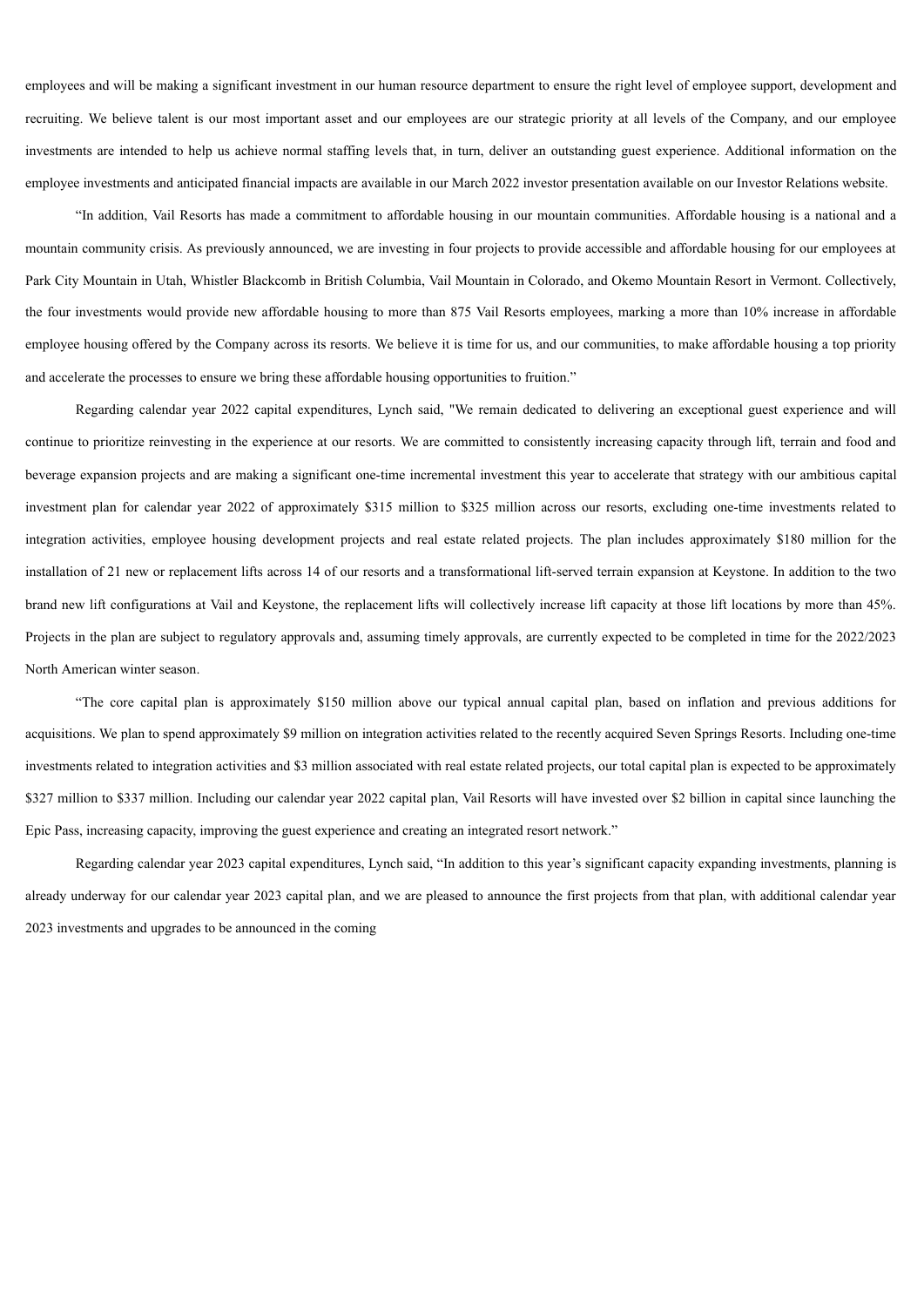quarters. At Breckenridge, we plan to upgrade the Peak 8 base area to enhance the beginner and children's experience and increase uphill capacity from this popular base area. The investment plan will include a new four-person high speed 5-Chair to replace the existing two-person fixed-grip lift and will include significant improvements, including new teaching terrain and a transport carpet from the base, to make the beginner experience more accessible. At Stevens Pass, we are planning to replace the two-person fixed-grip Kehr's Chair lift with a new four-person lift, which will improve out-of-base capacity and guest experience. At Attitash, we plan to replace the three-person fixed-grip Summit Triple lift with a new four-person high speed lift, increasing uphill capacity and reducing guests' time on the longest lift at the resort. These lift projects are subject to regulatory approvals and are currently expected to be completed in time for the 2023/2024 North American winter season."

#### **Season Pass Sales**

Commenting on the Company's season pass sales for the upcoming 2022/2023 North American ski season, Lynch said, "Following a rapid acceleration of growth in our advance commitment strategy over the last two years that nearly doubled the number of our guests in advance commitment products, we are very pleased with the results for our spring season pass sales to date with strong unit growth over the record pass sales results we saw last spring, validating the compelling network of resorts, guest experience and value provided for our guests. Pass product sales through May 31, 2022 for the upcoming 2022/2023 North American ski season increased approximately 9% in units and approximately 11% in sales dollars as compared to the period in the prior year through June 1, 2021. Pass product sales are adjusted to include pass sales for the Seven Springs Resorts in both periods and to eliminate the impact of foreign currency by applying an exchange rate of \$0.79 between the Canadian dollar and U.S. dollar in both periods for Whistler Blackcomb pass sales."

Lynch continued, "Relative to season to date pass product sales for the 2021/2022 season through June 1, 2021, we saw strong unit growth with our renewing pass holders. Our strongest unit growth was in our destination markets as travel continues to rebound following the impacts from COVID-19, and we saw more moderated unit sales across our local markets where pass penetration is already higher. Our Epic Day Pass products continue to drive our strongest product growth as we attract lower frequency guests into advance commitment products as first time pass holders and with the 2022/23 launch of a new tier of products with access to select regional and local resorts. Pass sales dollars are benefiting from the 7.5% price increase relative to the 2021/2022 season, largely offset by the impact of the growth of Epic Day Pass products, including our new lower priced Epic Day Pass offerings. Following the strong trade-up results last year, we are pleased that we achieved neutral net migration among renewing pass holders in our spring pass sales. We have the majority of our pass selling season ahead of us, and, as more guests purchase passes in the spring, we believe the full year unit and sales growth rate will be lower than our spring growth rate. We will provide more information about our pass sales results in our September 2022 earnings release."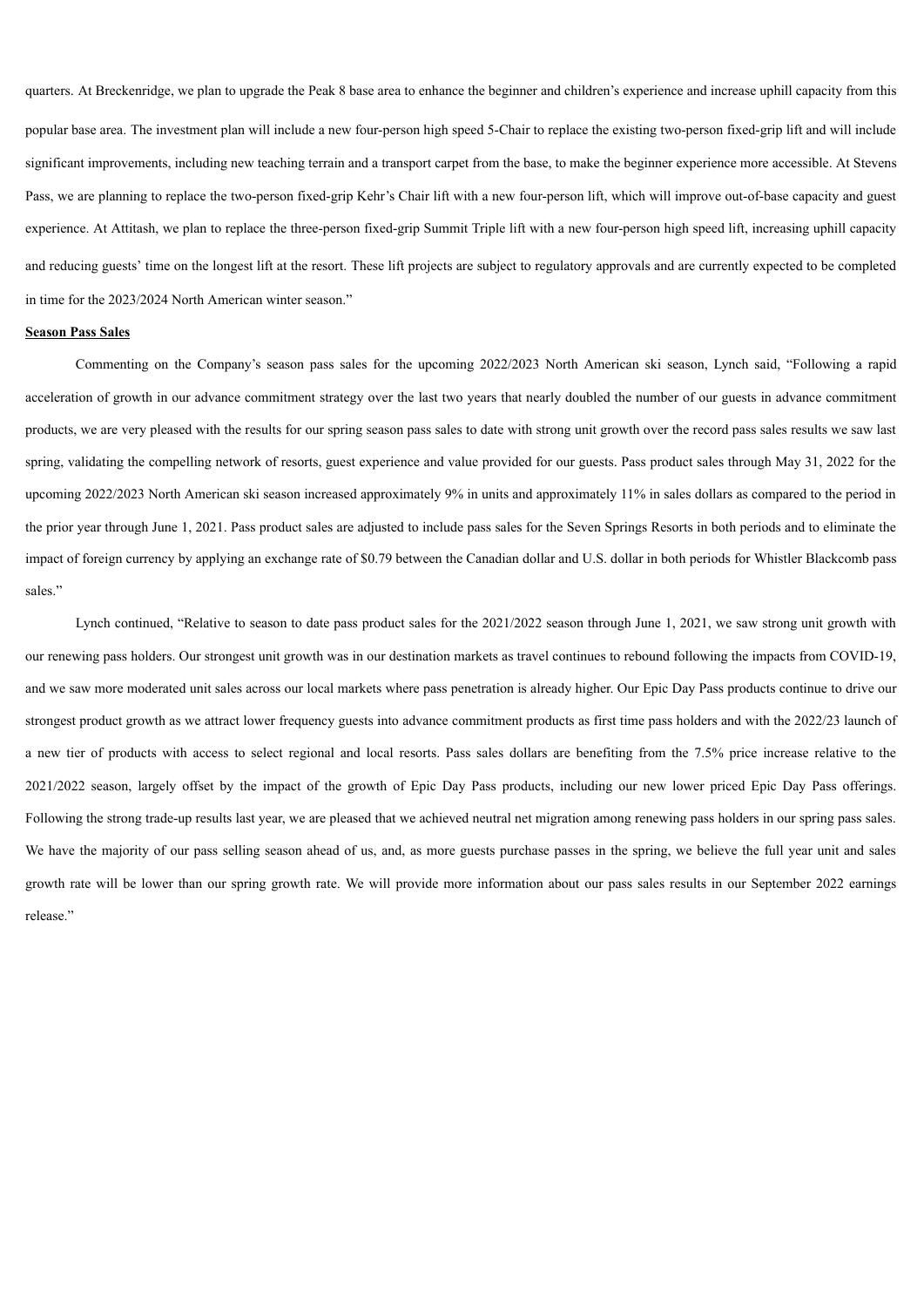Regarding Epic Australia Pass sales, Lynch commented, "We are very pleased with ongoing sales of the Epic Australia Pass, which end on June 15, 2022. Unit sales are up approximately 28% through May 31, 2022, as compared to the comparable period through June 1, 2021, as we continue to benefit from the acquisition of Falls Creek and Hotham in 2019."

#### **Updated Outlook**

- Net income attributable to Vail Resorts, Inc. is expected to be between \$314 million and \$348 million for fiscal 2022.
- Resort Reported EBITDA is expected to be between \$828 million and \$842 million for fiscal 2022, which includes an estimated \$16 million of Resort Reported EBITDA for the Seven Springs Resorts for the period from the transaction closing on December 31, 2021 through the end of the fiscal year, partially offset by \$7 million of acquisition and integration related expenses associated with the Seven Springs Resorts transaction and the expected acquisition of Andermatt-Sedrun. Our guidance includes estimated acquisition related expenses specific to the expected acquisition of Andermatt-Sedrun, but does not include any estimate for the closing costs, operating results or integration expense associated with the Andermatt-Sedrun acquisition, which is expected to close later in calendar year 2022.
- Resort EBITDA Margin is expected to be approximately 33.0% in fiscal 2022 at the midpoint of our guidance range.
- In addition to the above, the updated outlook for fiscal year 2022 assumes normal conditions and operations throughout the Australian ski season and North American summer season, both of which begin in our fourth quarter, and no incremental travel or operating restrictions associated with COVID-19 that could negatively impact our results. The guidance also assumes an exchange rate of \$0.79 between the Canadian Dollar and U.S. Dollar related to the operations of Whistler Blackcomb in Canada and an exchange rate of \$0.74 between the Australian Dollar and U.S. Dollar related to the operations of Perisher, Falls Creek and Hotham in Australia.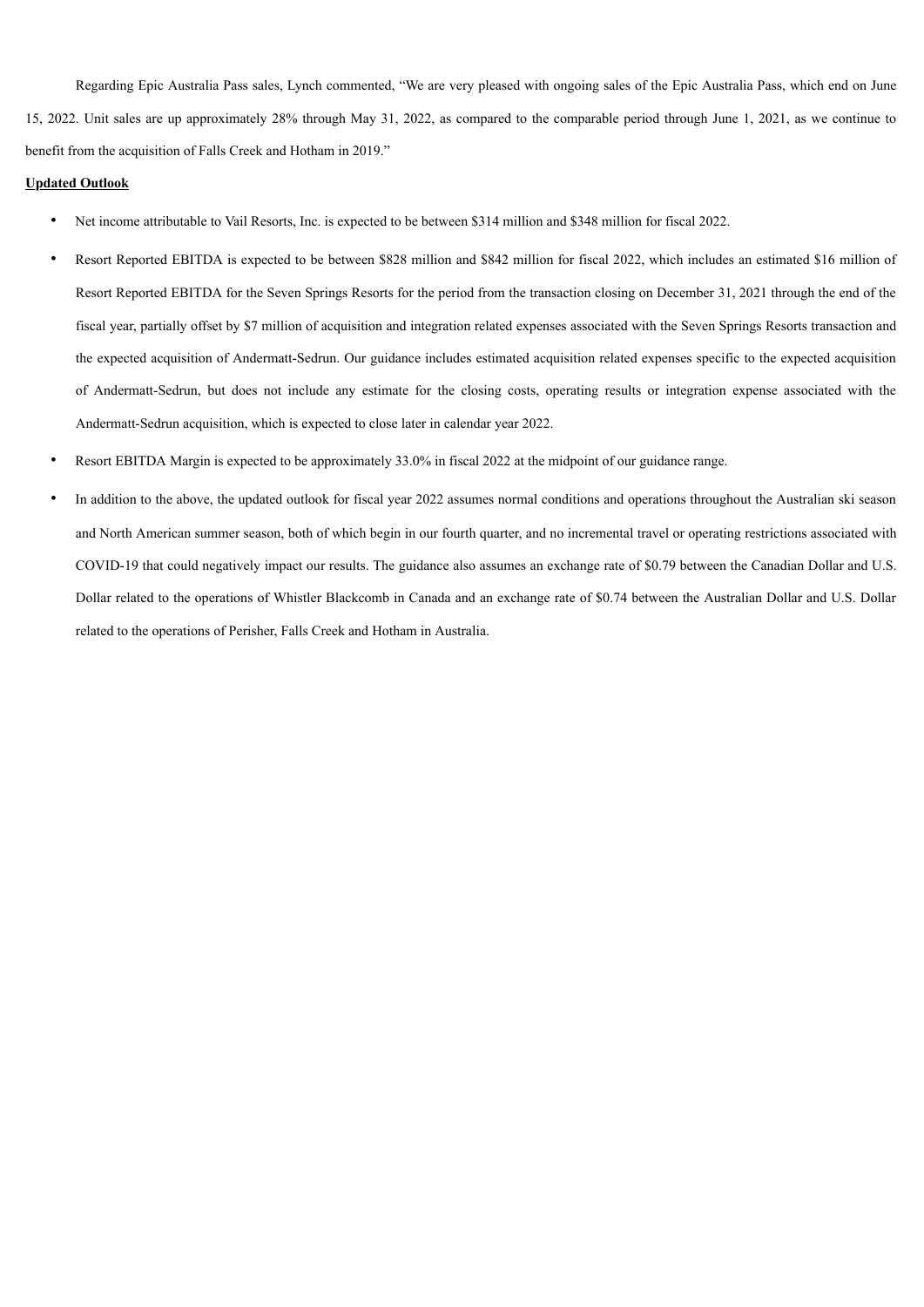The following table reflects the forecasted guidance range for the Company's fiscal year ending July 31, 2022, for Reported EBITDA (after stock-

based compensation expense) and reconciles such Reported EBITDA guidance to net income attributable to Vail Resorts, Inc.

|                                                     |              | <b>Fiscal 2022 Guidance</b><br>(In thousands)<br>For the Year Ending<br>July 31, 2022 <sup>(6)</sup> |             |                 |  |  |  |  |
|-----------------------------------------------------|--------------|------------------------------------------------------------------------------------------------------|-------------|-----------------|--|--|--|--|
|                                                     |              | <b>Low End</b>                                                                                       |             | <b>High End</b> |  |  |  |  |
|                                                     |              | Range                                                                                                |             | Range           |  |  |  |  |
| Net income attributable to Vail Resorts, Inc.       | \$           | 314,000                                                                                              | $\mathbf S$ | 348,000         |  |  |  |  |
| Net income attributable to noncontrolling interests |              | 24,000                                                                                               |             | 18,000          |  |  |  |  |
| Net income                                          |              | 338,000                                                                                              |             | 366,000         |  |  |  |  |
| Provision for income taxes $(1)$                    |              | 70,000                                                                                               |             | 76,000          |  |  |  |  |
| Income before provision for income taxes            |              | 408,000                                                                                              |             | 442,000         |  |  |  |  |
| Depreciation and amortization                       |              | 253,000                                                                                              |             | 249,000         |  |  |  |  |
| Interest expense, net                               |              | 150,000                                                                                              |             | 146,000         |  |  |  |  |
| Other <sup>(2)</sup>                                |              | 12,000                                                                                               |             | 5,000           |  |  |  |  |
| <b>Total Reported EBITDA</b>                        | $\mathbf{s}$ | 823,000                                                                                              | \$          | 842,000         |  |  |  |  |
|                                                     |              |                                                                                                      |             |                 |  |  |  |  |
| Mountain Reported EBITDA <sup>(3)</sup>             | $\mathbf{s}$ | 797,000                                                                                              | $\mathbf S$ | 811,000         |  |  |  |  |
| Lodging Reported EBITDA <sup>(4)</sup>              |              | 30,000                                                                                               |             | 33,000          |  |  |  |  |
| Resort Reported EBITDA <sup>(5)</sup>               |              | 828,000                                                                                              |             | 842,000         |  |  |  |  |
| Real Estate Reported EBITDA                         |              | (5,000)                                                                                              |             |                 |  |  |  |  |
| <b>Total Reported EBITDA</b>                        | \$           | 823,000                                                                                              | \$          | 842,000         |  |  |  |  |

 $\sigma^{(1)}$  The provision for income taxes may be impacted by excess tax benefits primarily resulting from vesting and exercises of equity awards. Our estimated provision for income taxes does not include the impact, if any, of unknown future exercises of employee equity awards, which could have a material impact given that a significant portion of our awards are in-the-money.

(2) Our guidance includes certain known changes in the fair value of the contingent consideration based solely on the passage of time and resulting impact on present value. Guidance excludes any change based upon, among other things, financial projections including long-term growth rates for Park City, which such change may be material. Separately, the intercompany loan associated with the Whistler Blackcomb transaction requires foreign currency remeasurement to Canadian dollars, the functional currency of Whistler Blackcomb. Our intercompany loan associated with the Whi guidance excludes any forward looking change related to foreign currency gains or losses on the intercompany loans, which such change may be material.

 $^{(3)}$  Mountain Reported EBITDA also includes approximately \$21 million of stock-based compensation.

Lodging Reported EBITDA also includes approximately \$4 million of stock-based compensation. (4)

The Company provides Reported EBITDA ranges for the Mountain and Lodging segments, as well as for the two combined. The low and high of the expected ranges provided for the Mountain and Lodging segments, while possible, do not sum to the high or low end of the Resort Reported EBITDA range provided because we do not expect or assume that we will hit the low or high end of both ranges. (5)

 $^{(6)}$  Guidance estimates are predicated on an exchange rate of \$0.79 between the Canadian Dollar and U.S. Dollar, related to the operations of Whistler Blackcomb in Canada and an exchange rate of \$0.74 between the Australian Dollar and U.S. Dollar, related to the operations of our Australian ski areas.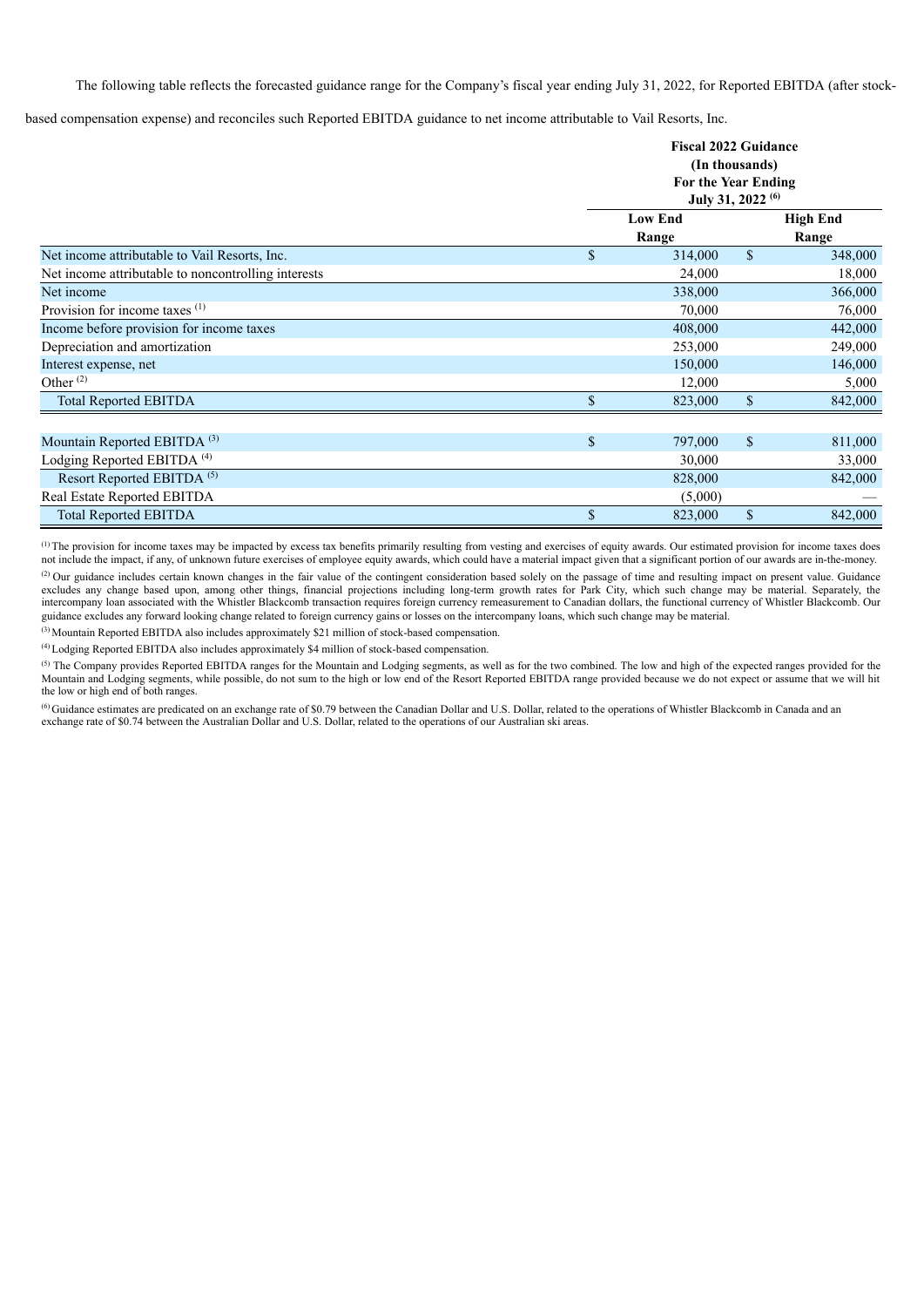#### **Earnings Conference Call**

The Company will conduct a conference call today at 5:00 p.m. eastern time to discuss the financial results. The call will be webcast and can be accessed at www.vailresorts.com in the Investor Relations section, or dial (800) 289-0720 (U.S. and Canada) or (323) 701-0160 (international). A replay of the conference call will be available two hours following the conclusion of the conference call through June 23, 2022, at 8:00 p.m. eastern time. To access the replay, dial (888) 203-1112 (U.S. and Canada) or (719) 457-0820 (international), pass code 8537966. The conference call will also be archived at www.vailresorts.com.

#### **About Vail Resorts, Inc. (NYSE: MTN)**

Vail Resorts, Inc., through its subsidiaries, is the leading global mountain resort operator. Vail Resorts' subsidiaries operate 40 destination mountain resorts and regional ski areas, including Vail, Beaver Creek, Breckenridge, Keystone and Crested Butte in Colorado; Park City in Utah; Heavenly, Northstar and Kirkwood in the Lake Tahoe area of California and Nevada; Whistler Blackcomb in British Columbia, Canada; Perisher, Falls Creek and Hotham in Australia; Stowe, Mount Snow, Okemo in Vermont; Hunter Mountain in New York; Mount Sunapee, Attitash, Wildcat and Crotched in New Hampshire; Stevens Pass in Washington; Seven Springs, Hidden Valley, Laurel Mountain, Liberty, Roundtop, Whitetail, Jack Frost and Big Boulder in Pennsylvania; Alpine Valley, Boston Mills, Brandywine and Mad River in Ohio; Hidden Valley and Snow Creek in Missouri; Wilmot in Wisconsin; Afton Alps in Minnesota; Mt. Brighton in Michigan; and Paoli Peaks in Indiana. Vail Resorts owns and/or manages a collection of casually elegant hotels under the Rock Resorts brand, as well as the Grand Teton Lodge Company in Jackson Hole, Wyo. Vail Resorts Development Company is the real estate planning and development subsidiary of Vail Resorts, Inc. Vail Resorts is a publicly held company traded on the New York Stock Exchange (NYSE: MTN). The Vail Resorts company website is www.vailresorts.com and consumer website is www.snow.com.

#### **Forward-Looking Statements**

Except for any historical information contained herein, the matters discussed in this press release and on the conference call contain certain forward-looking statements within the meaning of the federal securities laws. These statements relate to analyses and other information available as of the date hereof, which are based on forecasts of future results and estimates of amounts not yet determinable. These statements also relate to our contemplated future prospects, developments and business strategies.

These forward-looking statements are identified by their use of terms and phrases such as anticipate," "believe," "could," "estimate," "expect," "intend," "may," "plan," "predict," "project," "will" and similar terms and phrases, including references to assumptions. Such statements include statements regarding fiscal 2022 performance (including the assumptions related thereto), including our expected net income, Resort Reported EBITDA and margin; our expectations regarding our liquidity; the effects of the COVID-19 pandemic on, among other things, our operations; expectations related to our season pass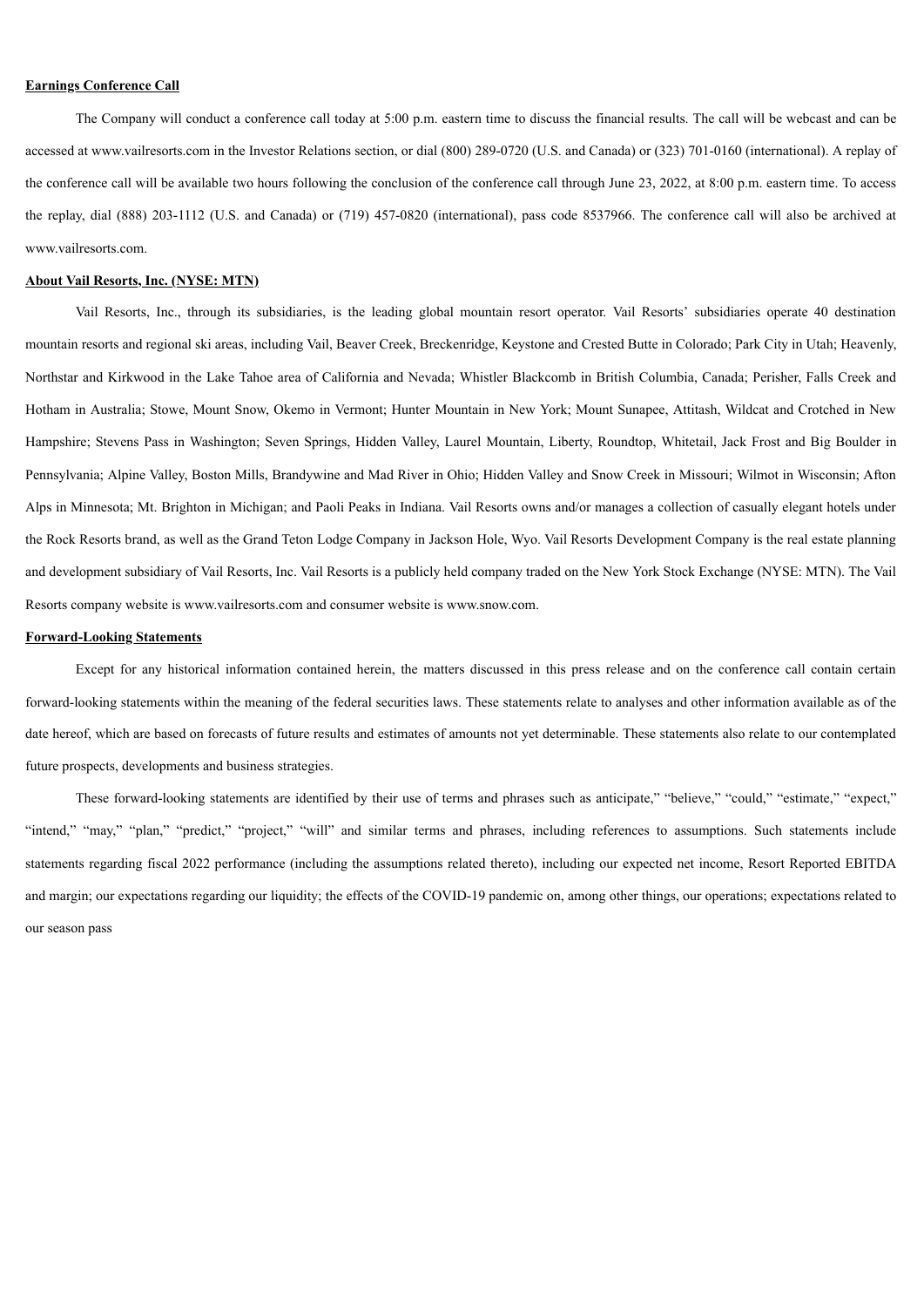sales and products; our expectations related to customer demand and lift ticket sales for the remainder of the 2021/2022 North American ski season; our expectations regarding our ancillary lines of business; expectations regarding the payment of dividends and share repurchases; our planned wage increases; our pursuit of affordable employee housing; our calendar year 2022 and 2023 capital plans and expectations related thereto, including timing and our ability to obtain any required regulatory approvals; and the expected estimated incremental annual EBITDA and capital expenditures related to our recent acquisitions of the Seven Springs Resorts and expected acquisition of Andermatt-Sedrun. Although we believe that our plans, intentions and expectations reflected in or suggested by such forward-looking statements are reasonable, we cannot assure you that such plans, intentions or expectations will be achieved. Important factors that could cause actual results to differ materially from our forward-looking statements include, but are not limited to the ultimate duration of COVID-19 and its short-term and long-term impacts on consumer behaviors, the economy generally, and our business and results of operations, including the ultimate amount of refunds that we would be required to refund to our pass product holders for qualifying circumstances under our Epic Coverage program; the willingness of our guests to travel due to terrorism, the uncertainty of military conflicts or outbreaks of contagious diseases (such as the ongoing COVID-19 pandemic), and the cost and availability of travel options and changing consumer preferences or willingness to travel; prolonged weakness in general economic conditions, including adverse effects on the overall travel and leisure related industries; unfavorable weather conditions or the impact of natural disasters; risks related to interruptions or disruptions of our information technology systems, data security or cyberattacks; risks related to our reliance on information technology, including our failure to maintain the integrity of our customer or employee data and our ability to adapt to technological developments or industry trends; the seasonality of our business combined with adverse events that may occur during our peak operating periods; competition in our mountain and lodging businesses or with other recreational and leisure activities; the high fixed cost structure of our business; our ability to fund resort capital expenditures; risks related to a disruption in our water supply that would impact our snowmaking capabilities and operations; our reliance on government permits or approvals for our use of public land or to make operational and capital improvements; risks related to federal, state, local and foreign government laws, rules and regulations; risks related to changes in security and privacy laws and regulations which could increase our operating costs and adversely affect our ability to market our products, properties and services effectively; risks related to our workforce, including increased labor costs, loss of key personnel and our ability to hire and retain a sufficient seasonal workforce; a deterioration in the quality or reputation of our brands, including our ability to protect our intellectual property and the risk of accidents at our mountain resorts; our ability to successfully integrate acquired businesses, or that acquired businesses may fail to perform in accordance with expectations, including the Seven Springs Resorts and the expected acquisition of Andermatt-Sedrun; our ability to satisfy the requirements of Section 404 of the Sarbanes-Oxley Act of 2002 with respect to acquired businesses; risks associated with international operations; fluctuations in foreign currency exchange rates where the Company has foreign currency exposure, primarily the Canadian and Australian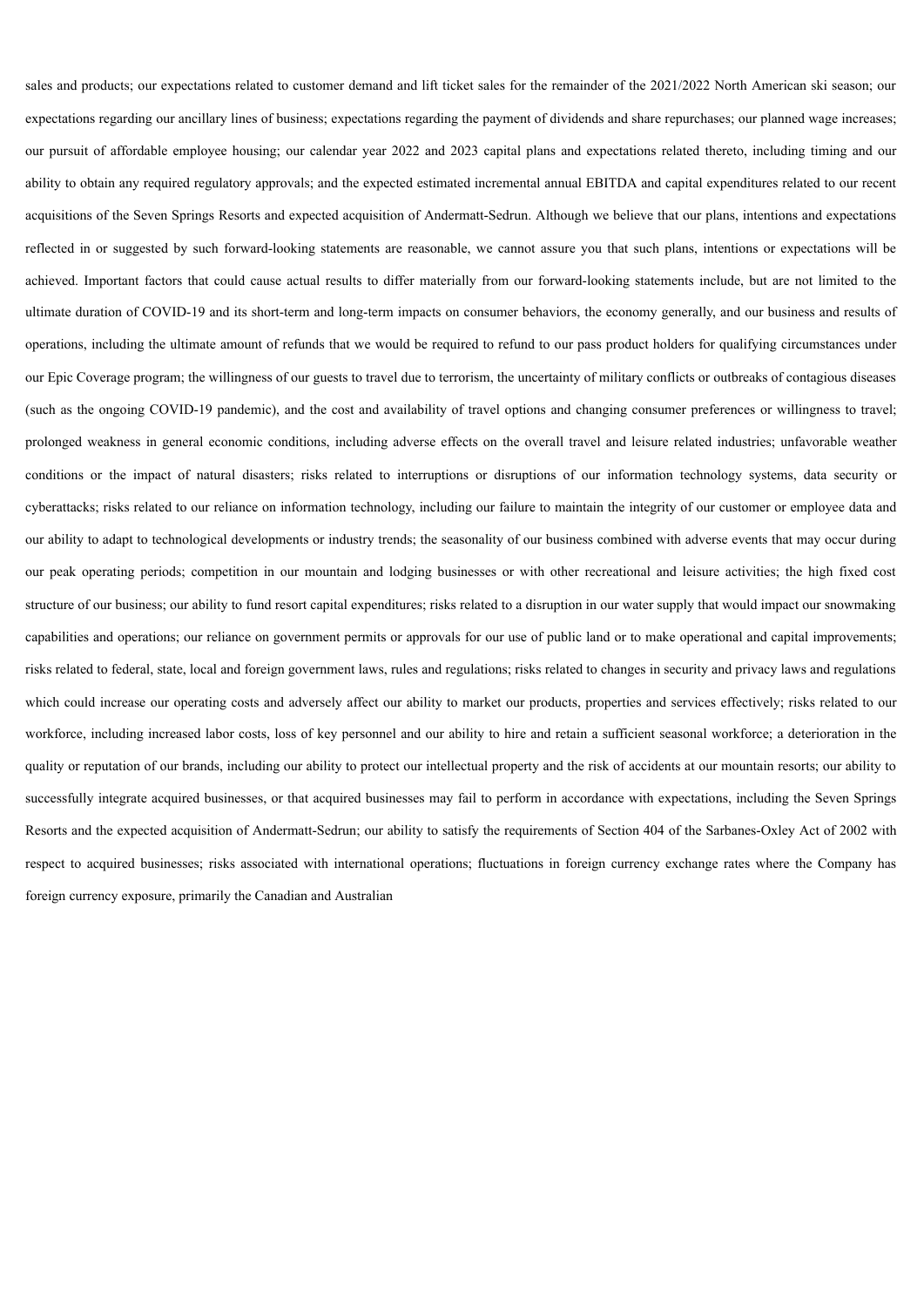dollars, as compared to the U.S. dollar; changes in tax laws, regulations or interpretations, or adverse determinations by taxing authorities; risks related to our indebtedness and our ability to satisfy our debt service requirements under our outstanding debt including our unsecured senior notes, which could reduce our ability to use our cash flow to fund our operations, capital expenditures, future business opportunities and other purposes; a materially adverse change in our financial condition; adverse consequences of current or future legal claims; and changes in accounting judgments and estimates, accounting principles, policies or guidelines.

All forward-looking statements attributable to us or any persons acting on our behalf are expressly qualified in their entirety by these cautionary statements. If one or more of these risks or uncertainties materialize, or if underlying assumptions prove incorrect, our actual results may vary materially from those expected, estimated or projected. Given these uncertainties, users of the information in this press release and from the conference call, including investors and prospective investors, are cautioned not to place undue reliance on such forward-looking statements. Actual results may differ materially from those suggested by the forward-looking statements that we make for a number of reasons including those described above and in Part I, Item 1A. "Risk Factors" of our Annual Report on Form 10-K for the fiscal year ended July 31, 2021 and Part II, Item 1A "Risk Factors" of our Quarterly Report on Form 10-Q for the fiscal quarter ended January 31, 2022. All forward-looking statements are made only as of the date hereof. Except as may be required by law, we do not intend to update these forward-looking statements, even if new information, future events or other circumstances have made them incorrect or misleading.

#### **Statement Concerning Non-GAAP Financial Measures**

When reporting financial results, we use the terms Resort Reported EBITDA, Total Reported EBITDA, Resort EBITDA Margin, Net Debt and Net Real Estate Cash Flow, which are not financial measures under accounting principles generally accepted in the United States of America ("GAAP"). We believe that the inclusion of these non-GAAP measures is appropriate to provide additional information to investors to assess our operating performance across periods on a consistent basis and to evaluate the relative risk of an investment in our securities. Resort Reported EBITDA, Total Reported EBITDA, Resort EBITDA Margin, Net Debt and Net Real Estate Cash Flow should not be considered in isolation or as an alternative to, or substitute for, measures of financial performance or liquidity prepared in accordance with GAAP. In addition, we report segment Reported EBITDA (i.e. Mountain, Lodging and Real Estate), the measure of segment profit or loss required to be disclosed in accordance with GAAP. Accordingly, these measures may not be comparable to similarly-titled measures of other companies. Additionally, with respect to discussion of impacts from currency, the Company calculates the impact by applying current period foreign exchange rates to the prior period results, as the Company believes that comparing financial information using comparable foreign exchange rates is a more objective and useful measure of changes in operating performance.

Reported EBITDA (and its counterpart for each of our segments) has been presented herein as a measure of the Company's performance. The Company believes that Reported EBITDA is an indicative measurement of the Company's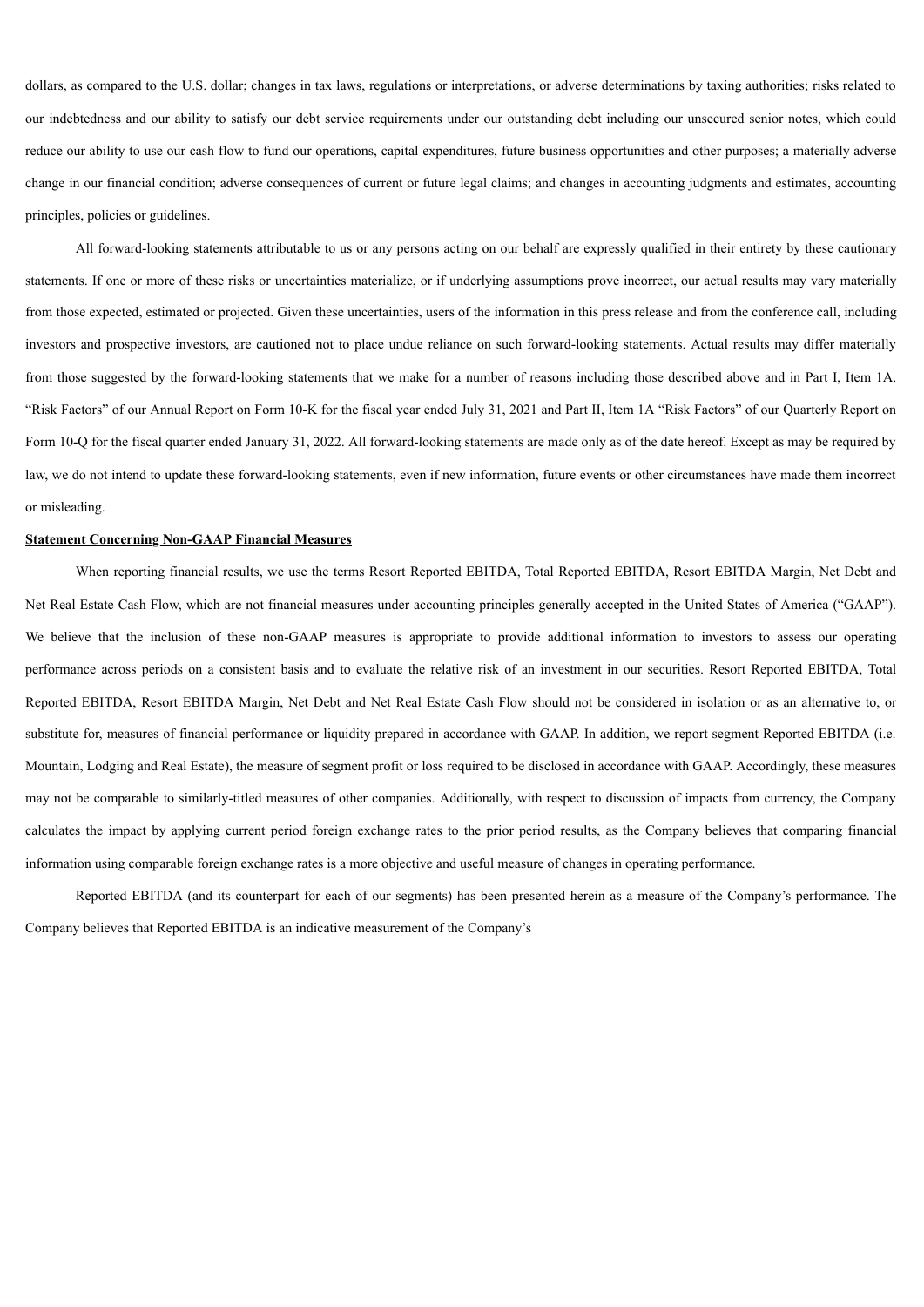operating performance, and is similar to performance metrics generally used by investors to evaluate other companies in the resort and lodging industries. The Company defines Resort EBITDA Margin as Resort Reported EBITDA divided by Resort net revenue. The Company believes Resort EBITDA Margin is an important measurement of operating performance. The Company believes that Net Debt is an important measurement of liquidity as it is an indicator of the Company's ability to obtain additional capital resources for its future cash needs. Additionally, the Company believes Net Real Estate Cash Flow is important as a cash flow indicator for its Real Estate segment. See the tables provided in this release for reconciliations of our measures of segment profitability and non-GAAP financial measures to the most directly comparable GAAP financial measures.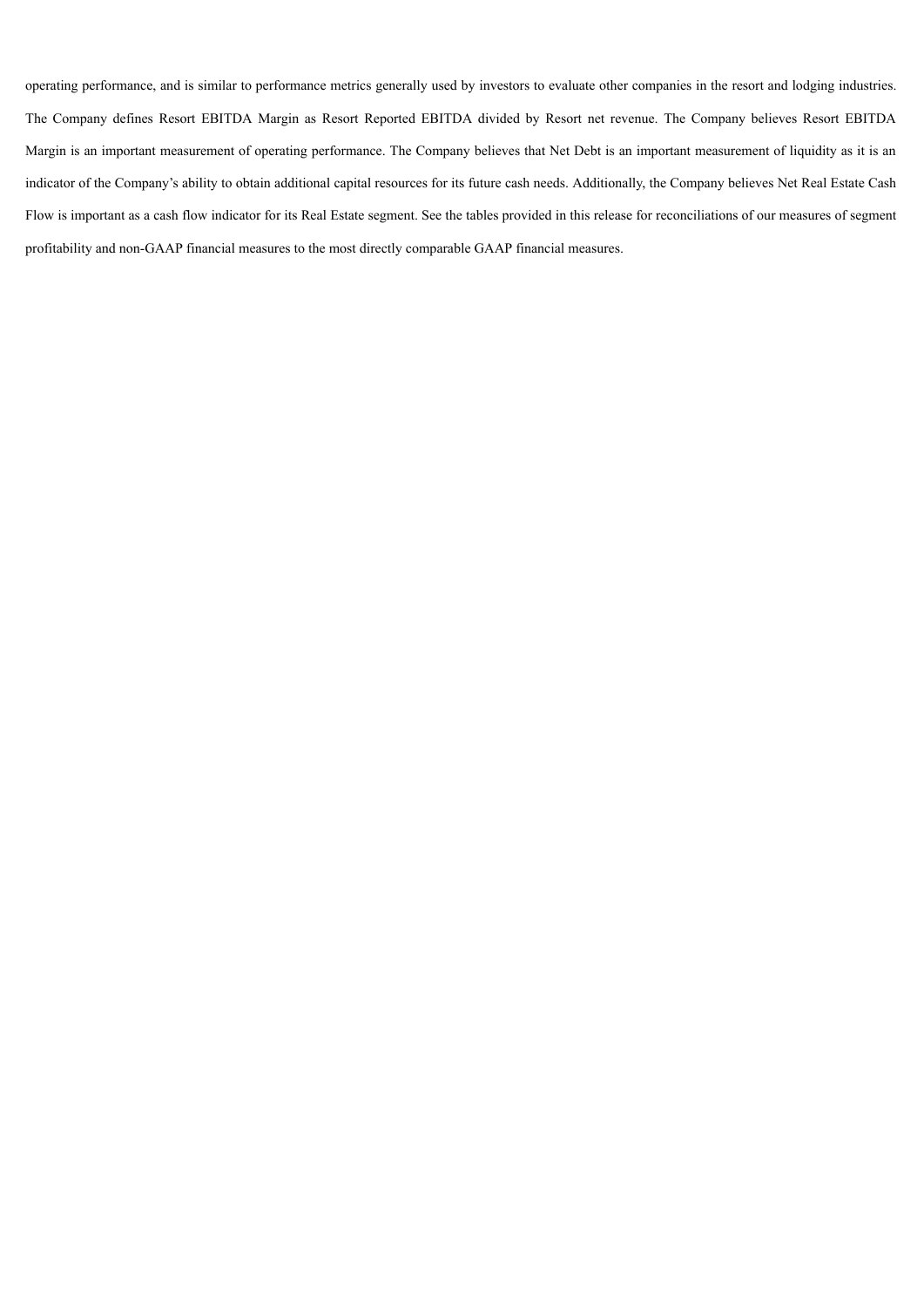#### **Vail Resorts, Inc. Consolidated Condensed Statements of Operations (In thousands, except per share amounts) (Unaudited)**

|                                                                 |                      | Three Months Ended April 30, |               |                          | Nine Months Ended April 30, |               |            |
|-----------------------------------------------------------------|----------------------|------------------------------|---------------|--------------------------|-----------------------------|---------------|------------|
|                                                                 |                      | 2022                         |               | 2021                     | 2022                        |               | 2021       |
| Net revenue:                                                    |                      |                              |               |                          |                             |               |            |
| Mountain and Lodging services and other                         | \$                   | 1,020,544                    | \$            | 794,393<br><sup>\$</sup> | 1,912,704 \$                |               | 1,495,777  |
| Mountain and Lodging retail and dining                          |                      | 155,992                      |               | 93,885                   | 345,448                     |               | 208,362    |
| Resort net revenue                                              |                      | 1,176,536                    |               | 888,278                  | 2,258,152                   |               | 1,704,139  |
| <b>Real Estate</b>                                              |                      | 129                          |               | 800                      | 624                         |               | 1,369      |
| Total net revenue                                               |                      | 1,176,665                    |               | 889,078                  | 2,258,776                   |               | 1,705,508  |
| Segment operating expense:                                      |                      |                              |               |                          |                             |               |            |
| Mountain and Lodging operating expense                          |                      | 417,422                      |               | 317,836                  | 965,483                     |               | 765,944    |
| Mountain and Lodging retail and dining cost of products sold    |                      | 57,174                       |               | 35,937                   | 135,118                     |               | 90,435     |
| General and administrative                                      |                      | 91,764                       |               | 73,294                   | 260,259                     |               | 210,444    |
| Resort operating expense                                        |                      | 566,360                      |               | 427,067                  | 1,360,860                   |               | 1,066,823  |
| Real Estate operating expense                                   |                      | 1,609                        |               | 2,023                    | 4,590                       |               | 5,088      |
| Total segment operating expense                                 |                      | 567,969                      |               | 429,090                  | 1,365,450                   |               | 1,071,911  |
| Other operating (expense) income:                               |                      |                              |               |                          |                             |               |            |
| Depreciation and amortization                                   |                      | (65, 655)                    |               | (64,071)                 | (189, 214)                  |               | (189, 362) |
| Gain on sale of real property                                   |                      | 189                          |               | 189                      | 1,151                       |               | 189        |
| Change in estimated fair value of contingent consideration      |                      | (2,800)                      |               | (10, 400)                | (21, 580)                   |               | (12,202)   |
| (Loss) gain on disposal of fixed assets and other, net          |                      | (51)                         |               | 1,999                    | 16,163                      |               | (762)      |
| Income from operations                                          |                      | 540,379                      |               | 387,705                  | 699,846                     |               | 431,460    |
| Mountain equity investment income, net                          |                      | 363                          |               | 1,011                    | 2,695                       |               | 6,177      |
| Investment income and other, net                                |                      | 224                          |               | 347                      | 980                         |               | 857        |
| Foreign currency (loss) gain on intercompany loans              |                      | (1,040)                      |               | 4,157                    | (3,079)                     |               | 9,832      |
| Interest expense, net                                           |                      | (35, 132)                    |               | (39,033)                 | (112, 043)                  |               | (112, 287) |
| Income before provision for income taxes                        |                      | 504,794                      |               | 354,187                  | 588,399                     |               | 336,039    |
| Provision for income taxes                                      |                      | (118,211)                    |               | (76, 897)                | (110, 407)                  |               | (66, 640)  |
| Net income                                                      |                      | 386,583                      |               | 277,290                  | 477,992                     |               | 269,399    |
| Net income attributable to noncontrolling interests             |                      | (14, 033)                    |               | (2,661)                  | (21, 383)                   |               | (738)      |
| Net income attributable to Vail Resorts, Inc.                   | \$                   | 372,550                      | $\mathbf S$   | 274,629<br><sup>\$</sup> | 456,609                     | $\mathbf S$   | 268,661    |
| Per share amounts:                                              |                      |                              |               |                          |                             |               |            |
| Basic net income per share attributable to Vail Resorts, Inc.   | \$                   | 9.18                         | \$            | 6.82<br><sup>\$</sup>    | 11.27                       | \$            | 6.67       |
| Diluted net income per share attributable to Vail Resorts, Inc. | $\sqrt{\frac{1}{2}}$ | 9.16                         | $\mathcal{S}$ | 6.72<br>$\sqrt{\ }$      | 11.20                       | $\mathcal{S}$ | 6.58       |
| Cash dividends declared per share                               | \$                   | 1.91                         | $\mathsf{\$}$ | $\mathbf S$              | 3.67                        | $\mathcal{S}$ |            |
| Weighted average shares outstanding:                            |                      |                              |               |                          |                             |               |            |
| <b>Basic</b>                                                    |                      | 40,568                       |               | 40,296                   | 40,518                      |               | 40,277     |
| Diluted                                                         |                      | 40,678                       |               | 40,896                   | 40,784                      |               | 40,807     |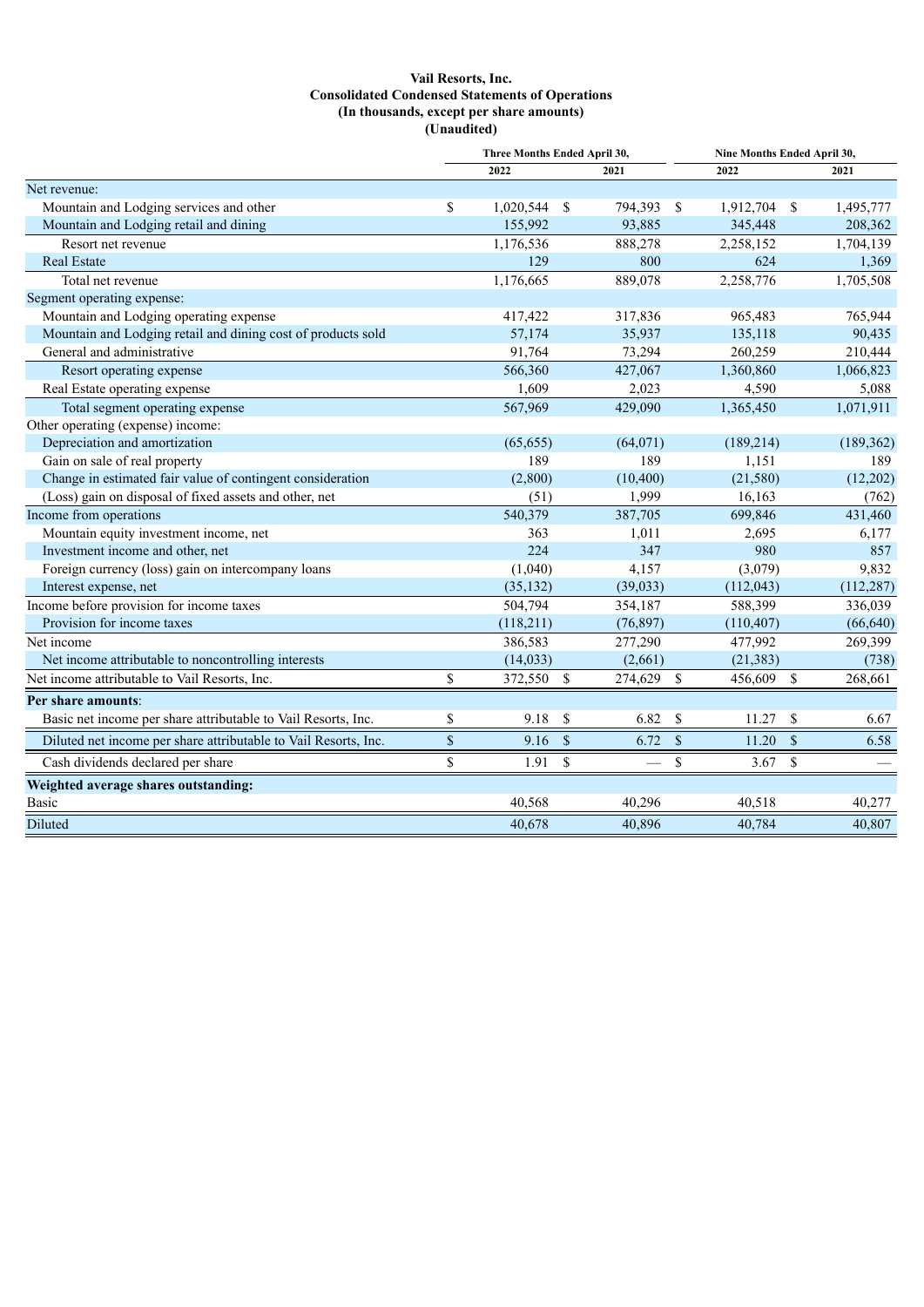#### **Vail Resorts, Inc. Consolidated Condensed Statements of Operations - Other Data (In thousands) (Unaudited)**

|                                      |    | Three Months Ended April 30, |  | Nine Months Ended April 30, |      |         |     |              |
|--------------------------------------|----|------------------------------|--|-----------------------------|------|---------|-----|--------------|
|                                      |    | 2022                         |  | $2021^{(1)}$                |      | 2022    |     | $2021^{(1)}$ |
| <b>Other Data:</b>                   |    |                              |  |                             |      |         |     |              |
| Mountain Reported EBITDA             | \$ | 596,000 \$                   |  | 456,898 \$                  |      | 873,529 | - S | 654,267      |
| Lodging Reported EBITDA              |    | 14,539                       |  | 5,324                       |      | 26,458  |     | (10,774)     |
| <b>Resort Reported EBITDA</b>        |    | 610,539                      |  | 462,222                     |      | 899,987 |     | 643,493      |
| <b>Real Estate Reported EBITDA</b>   |    | (1,291)                      |  | (1,034)                     |      | (2,815) |     | (3,530)      |
| <b>Total Reported EBITDA</b>         |    | 609,248                      |  | 461,188                     |      | 897,172 |     | 639,963      |
| Mountain stock-based compensation    | D  | 5,084                        |  | 5,141                       | - \$ | 15,867  | -S  | 15,403       |
| Lodging stock-based compensation     |    | 879                          |  | 966                         |      | 2,856   |     | 2,894        |
| Resort stock-based compensation      |    | 5,963                        |  | 6,107                       |      | 18.723  |     | 18,297       |
| Real Estate stock-based compensation |    | 66                           |  | 77                          |      | 210     |     | 220          |
| Total stock-based compensation       |    | 6,029                        |  | 6,184                       |      | 18,933  |     | 18,517       |

On August 1, 2021, the Company revised its segment reporting to move certain dining and golf operations from the Lodging segment to the Mountain segment. Segment results for the three and nine months ended April 30, 2021 have been retrospectively adjusted to reflect current period presentation. (1)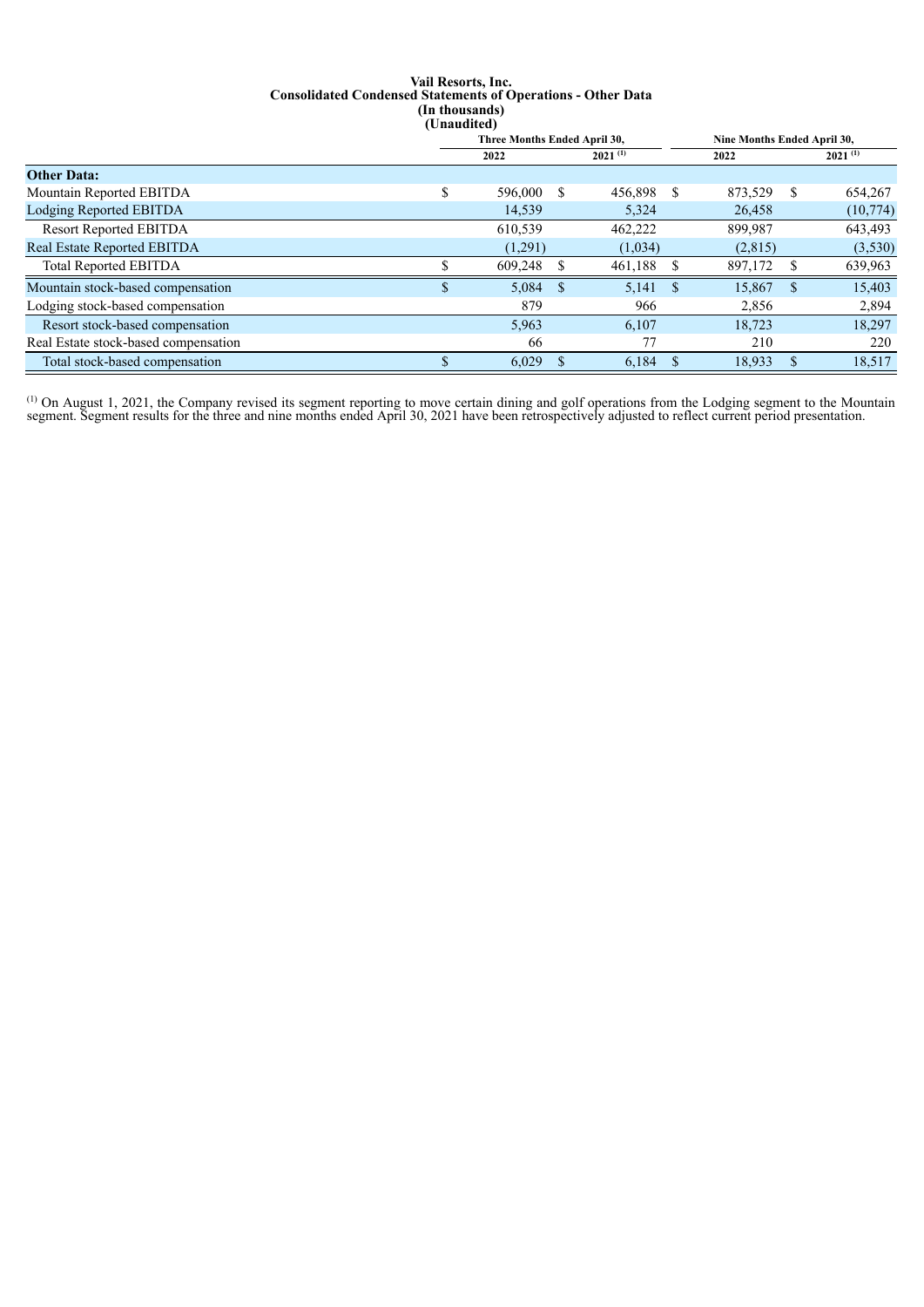#### **Vail Resorts, Inc. Mountain Segment Operating Results (In thousands, except Effective Ticket Price "ETP") (Unaudited)**

|                                  | Three Months Ended April 30, |               |              | Percentage<br><b>Increase</b> |  | Nine Months Ended April 30, |     | Percentage<br>Increase |            |
|----------------------------------|------------------------------|---------------|--------------|-------------------------------|--|-----------------------------|-----|------------------------|------------|
|                                  | 2022                         |               | $2021^{(1)}$ | (Decrease)                    |  | 2022                        |     | $2021^{(1)}$           | (Decrease) |
| Net Mountain revenue:            |                              |               |              |                               |  |                             |     |                        |            |
| Lift                             | \$<br>714,708                | <sup>\$</sup> | 577,680      | $23.7\%$ \$                   |  | 1,250,619                   | \$. | 1,041,546              | 20.1 %     |
| Ski school                       | 120,897                      |               | 80,390       | 50.4 %                        |  | 214,442                     |     | 138,824                | 54.5 %     |
| Dining                           | 79,826                       |               | 45,981       | 73.6 %                        |  | 146,395                     |     | 81,276                 | 80.1 %     |
| Retail/rental                    | 126,497                      |               | 91,286       | 38.6 %                        |  | 281,704                     |     | 203,718                | 38.3 %     |
| Other                            | 42,707                       |               | 34,575       | 23.5 %                        |  | 135,150                     |     | 106,005                | 27.5 %     |
| Total Mountain net revenue       | 1,084,635                    |               | 829,912      | 30.7 %                        |  | 2,028,310                   |     | 1,571,369              | 29.1 %     |
| Mountain operating expense:      |                              |               |              |                               |  |                             |     |                        |            |
| Labor and labor-related          |                              |               |              |                               |  |                             |     |                        |            |
| benefits                         | 209,729                      |               | 162,141      | 29.3 %                        |  | 468,848                     |     | 374,556                | 25.2 %     |
| Retail cost of sales             | 34,940                       |               | 25,376       | 37.7%                         |  | 85,851                      |     | 66,351                 | 29.4 %     |
| Resort related fees              | 49,426                       |               | 38,168       | 29.5 %                        |  | 89,419                      |     | 67,153                 | 33.2 %     |
| General and administrative       | 77,000                       |               | 61,916       | 24.4 %                        |  | 219,262                     |     | 177,637                | 23.4 %     |
| Other                            | 117,903                      |               | 86,424       | 36.4 %                        |  | 294,096                     |     | 237,582                | 23.8 %     |
| Total Mountain operating expense | 488,998                      |               | 374,025      | 30.7%                         |  | 1,157,476                   |     | 923,279                | 25.4 %     |
| Mountain equity investment       |                              |               |              |                               |  |                             |     |                        |            |
| income, net                      | 363                          |               | 1,011        | $(64.1)\%$                    |  | 2,695                       |     | 6,177                  | $(56.4)\%$ |
| Mountain Reported EBITDA         | \$<br>596,000                | \$            | 456,898      | 30.4 % \$                     |  | 873,529                     | S.  | 654,267                | 33.5 %     |
|                                  |                              |               |              |                               |  |                             |     |                        |            |
| Total skier visits               | 8,702                        |               | 7,188        | 21.1 %                        |  | 16,279                      |     | 14,191                 | $14.7\%$   |
| <b>ETP</b>                       | \$<br>82.13                  | $\mathbf S$   | 80.37        | $2.2 \%$ \$                   |  | 76.82                       | S   | 73.39                  | $4.7\%$    |

(1) On August 1, 2021, the Company revised its segment reporting to move certain dining and golf operations from the Lodging segment to the Mountain segment. Segment results for the three and nine months ended April 30, 2 presentation.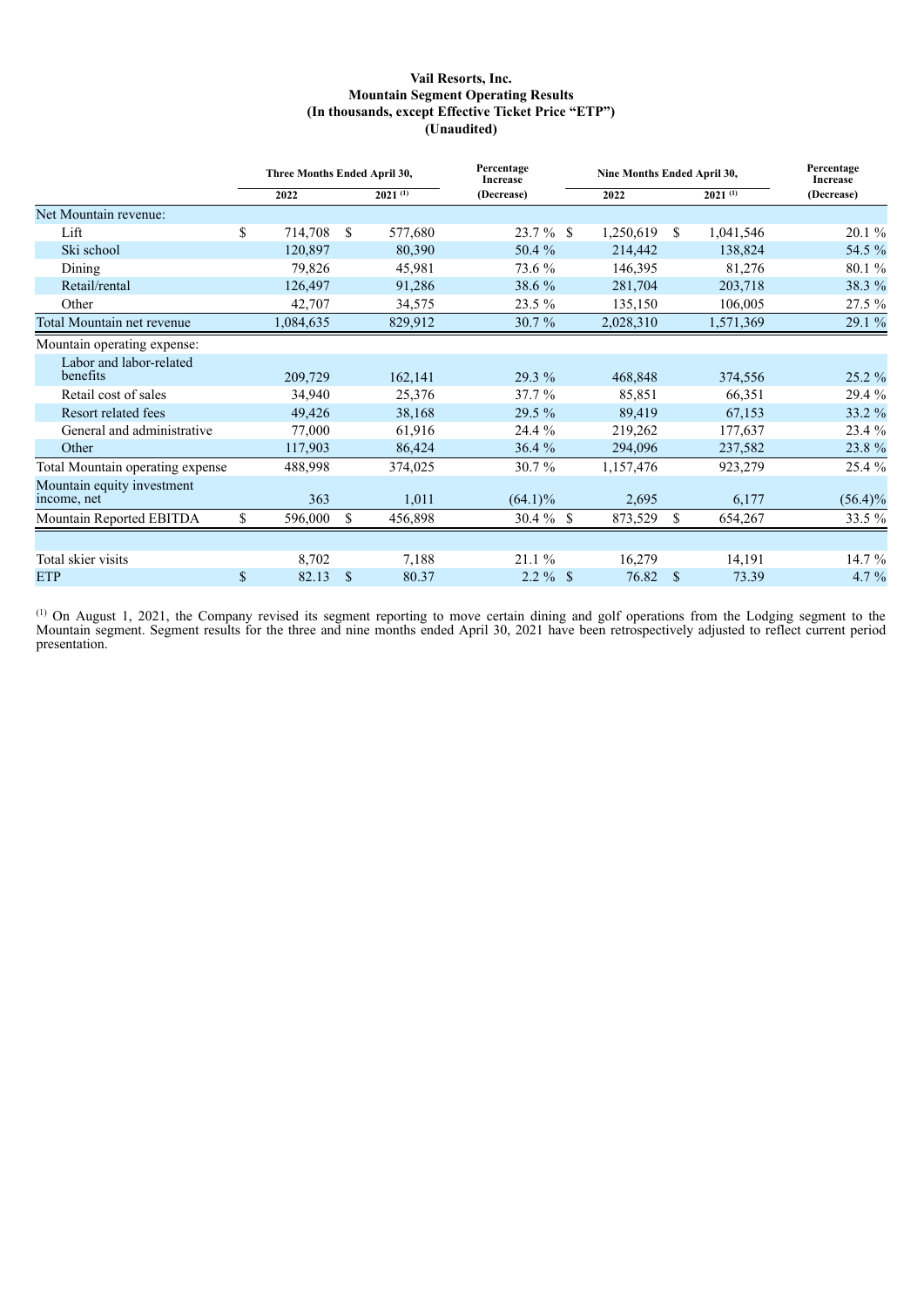#### **Vail Resorts, Inc. Lodging Operating Results (In thousands, except ADR and Revenue per Available Room ("RevPAR")) (Unaudited)**

|                                                               |                    | Three Months Ended April 30, |               |              | Percentage<br>Increase |  |         |               |           |            |  | Nine Months Ended April 30, |  | Percentage<br>Increase |
|---------------------------------------------------------------|--------------------|------------------------------|---------------|--------------|------------------------|--|---------|---------------|-----------|------------|--|-----------------------------|--|------------------------|
|                                                               |                    | 2022                         |               | $2021^{(1)}$ | (Decrease)             |  | 2022    |               | 2021      | (Decrease) |  |                             |  |                        |
| Lodging net revenue:                                          |                    |                              |               |              |                        |  |         |               |           |            |  |                             |  |                        |
| Owned hotel rooms                                             | \$                 | 18,295                       | <sup>\$</sup> | 10,252       | 78.5% \$               |  | 53,362  | \$            | 24,325    | 119.4 %    |  |                             |  |                        |
| Managed condominium rooms                                     |                    | 37,494                       |               | 28,726       | 30.5 %                 |  | 83,703  |               | 58,391    | 43.3 %     |  |                             |  |                        |
| Dining                                                        |                    | 14,646                       |               | 4,162        | 251.9%                 |  | 33,296  |               | 7,703     | 332.2 %    |  |                             |  |                        |
| Transportation                                                |                    | 6,862                        |               | 4,663        | 47.2 %                 |  | 14,421  |               | 7,610     | 89.5 %     |  |                             |  |                        |
| Golf                                                          |                    |                              |               |              | nm                     |  | 5,138   |               | 3,733     | 37.6 %     |  |                             |  |                        |
| Other                                                         |                    | 9,925                        |               | 8.610        | 15.3 %                 |  | 31,641  |               | 25,834    | 22.5 %     |  |                             |  |                        |
|                                                               |                    | 87,222                       |               | 56,413       | 54.6 %                 |  | 221,561 |               | 127,596   | 73.6 %     |  |                             |  |                        |
| Payroll cost reimbursements                                   |                    | 4,679                        |               | 1,953        | 139.6 %                |  | 8,281   |               | 5,174     | 60.1%      |  |                             |  |                        |
| Total Lodging net revenue                                     |                    | 91,901                       |               | 58,366       | 57.5 %                 |  | 229,842 |               | 132,770   | 73.1 %     |  |                             |  |                        |
| Lodging operating expense:                                    |                    |                              |               |              |                        |  |         |               |           |            |  |                             |  |                        |
| Labor and labor-related benefits                              |                    | 35,187                       |               | 25,895       | 35.9%                  |  | 92,925  |               | 66,767    | 39.2 %     |  |                             |  |                        |
| General and administrative                                    |                    | 14,764                       |               | 11,378       | 29.8%                  |  | 40,997  |               | 32,807    | 25.0 %     |  |                             |  |                        |
| Other                                                         |                    | 22,732                       |               | 13,816       | 64.5 %                 |  | 61,181  |               | 38,796    | 57.7 %     |  |                             |  |                        |
|                                                               |                    | 72,683                       |               | 51,089       | 42.3 %                 |  | 195,103 |               | 138,370   | 41.0%      |  |                             |  |                        |
| Reimbursed payroll costs                                      |                    | 4,679                        |               | 1,953        | 139.6 %                |  | 8,281   |               | 5,174     | 60.1 %     |  |                             |  |                        |
| Total Lodging operating expense                               |                    | 77,362                       |               | 53,042       | 45.9%                  |  | 203,384 |               | 143,544   | 41.7%      |  |                             |  |                        |
| Lodging Reported EBITDA                                       | \$                 | 14,539                       | $\mathcal{S}$ | 5,324        | 173.1 % \$             |  | 26,458  | \$            | (10, 774) | 345.6 %    |  |                             |  |                        |
|                                                               |                    |                              |               |              |                        |  |         |               |           |            |  |                             |  |                        |
| Owned hotel statistics:                                       |                    |                              |               |              |                        |  |         |               |           |            |  |                             |  |                        |
| <b>ADR</b>                                                    | \$                 | 330.52                       | <sup>\$</sup> | 274.15       | $20.6\%$ \$            |  | 307.80  | $\mathbf S$   | 255.25    | 20.6 %     |  |                             |  |                        |
| RevPAR                                                        | \$                 | 173.30                       | <sup>\$</sup> | 147.67       | $17.4 \%$ \$           |  | 167.90  | \$            | 92.27     | 82.0%      |  |                             |  |                        |
| Managed condominium statistics:                               |                    |                              |               |              |                        |  |         |               |           |            |  |                             |  |                        |
| <b>ADR</b>                                                    | \$                 | 508.24                       | <sup>\$</sup> | 403.96       | 25.8 % \$              |  | 443.10  | <sup>\$</sup> | 374.72    | 18.2 %     |  |                             |  |                        |
| <b>RevPAR</b>                                                 | $\mathbf{\hat{S}}$ | 215.48                       | $\mathbf S$   | 141.39       | 52.4 % \$              |  | 142.55  | $\mathbf S$   | 84.53     | 68.6 %     |  |                             |  |                        |
| Owned hotel and managed<br>condominium statistics (combined): |                    |                              |               |              |                        |  |         |               |           |            |  |                             |  |                        |
| <b>ADR</b>                                                    | \$                 | 475.21                       | <sup>\$</sup> | 374.39       | $26.9\%$ \$            |  | 403.31  | $\mathbf S$   | 344.66    | 17.0%      |  |                             |  |                        |
| RevPAR                                                        | \$                 | 214.40                       | <sup>\$</sup> | 142.40       | 50.6 % \$              |  | 149.20  | <sup>\$</sup> | 86.65     | 72.2 %     |  |                             |  |                        |

On August 1, 2021, the Company revised its segment reporting to move certain dining and golf operations from the Lodging segment to the Mountain segment. Segment results for the three and nine months ended April 30, 2021 have been retrospectively adjusted to reflect current period presentation. (1)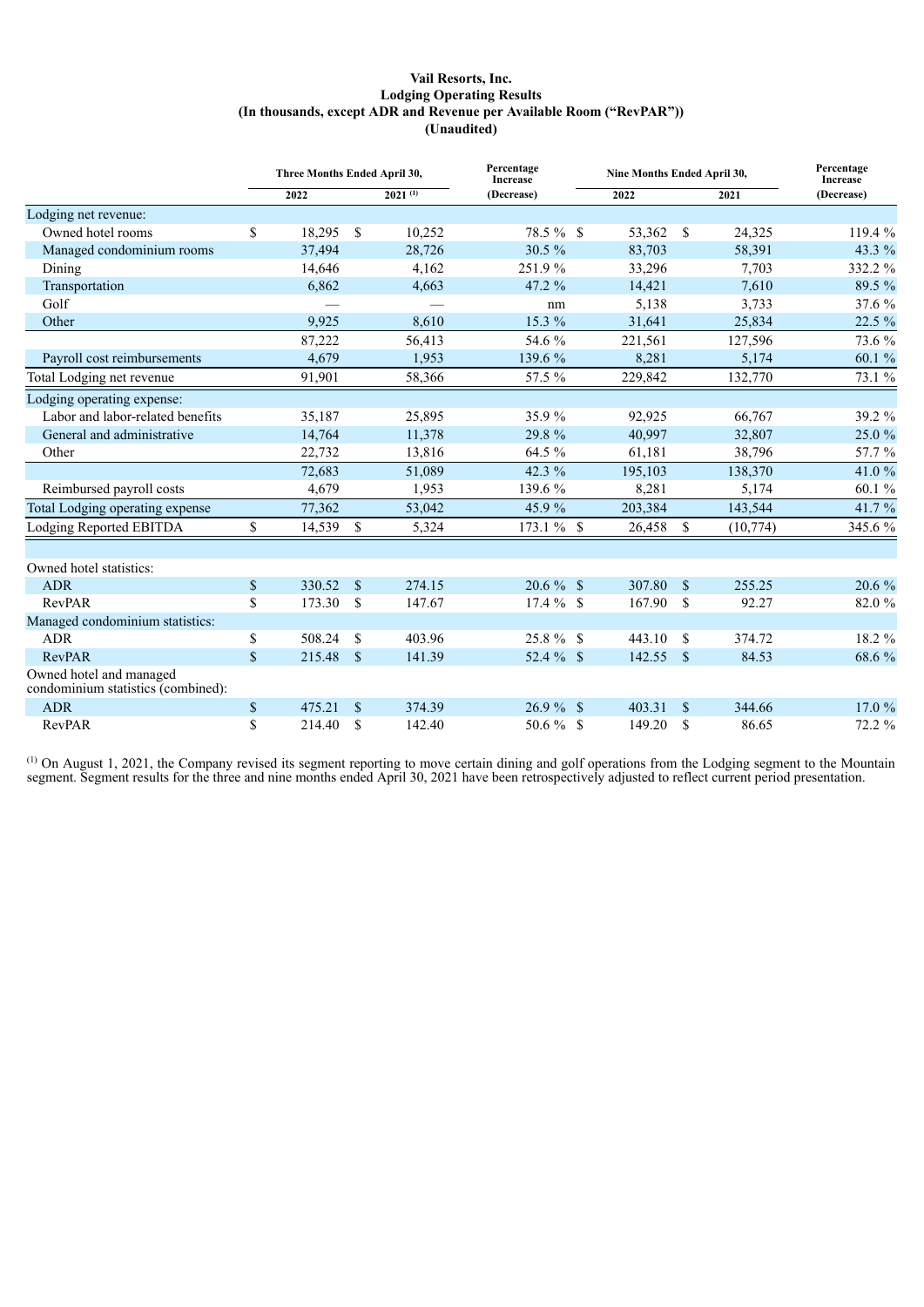#### **Key Balance Sheet Data (In thousands) (Unaudited)**

|                                               | As of April 30, |              |  |           |  |
|-----------------------------------------------|-----------------|--------------|--|-----------|--|
|                                               |                 | 2022         |  | 2021      |  |
| Real estate held for sale and investment      | S.              | 95.519 \$    |  | 96.259    |  |
| Total Vail Resorts, Inc. stockholders' equity | \$              | 1,829,317 \$ |  | 1,782,202 |  |
| Long-term debt, net                           | \$              | 2,687,488 \$ |  | 2,739,981 |  |
| Long-term debt due within one year            |                 | 63,736       |  | 113,454   |  |
| Total debt                                    |                 | 2,751,224    |  | 2,853,435 |  |
| Less: cash and cash equivalents               |                 | 1,401,168    |  | 1,344,702 |  |
| Net debt                                      |                 | 1,350,056 \$ |  | 1,508,733 |  |

#### **Reconciliation of Measures of Segment Profitability and Non-GAAP Financial Measures**

Presented below is a reconciliation of net income attributable to Vail Resorts, Inc. to Total Reported EBITDA for the three and nine months ended April 30, 2022 and 2021.

|                                                        | (In thousands)<br>(Unaudited) |                              |               |              |               | (In thousands)<br>(Unaudited) |               |              |  |  |
|--------------------------------------------------------|-------------------------------|------------------------------|---------------|--------------|---------------|-------------------------------|---------------|--------------|--|--|
|                                                        |                               | Three Months Ended April 30, |               |              |               | Nine Months Ended April 30,   |               |              |  |  |
|                                                        |                               | 2022                         |               | $2021^{(2)}$ |               | 2022                          |               | $2021^{(2)}$ |  |  |
| Net income attributable to Vail Resorts, Inc.          | \$                            | 372,550                      | <sup>S</sup>  | 274,629      | -S            | 456,609                       | <sup>S</sup>  | 268,661      |  |  |
| Net income attributable to noncontrolling interests    |                               | 14,033                       |               | 2,661        |               | 21,383                        |               | 738          |  |  |
| Net income                                             |                               | 386,583                      |               | 277,290      |               | 477,992                       |               | 269,399      |  |  |
| Provision for income taxes                             |                               | 118,211                      |               | 76,897       |               | 110,407                       |               | 66,640       |  |  |
| Income before provision for income taxes               |                               | 504,794                      |               | 354,187      |               | 588,399                       |               | 336,039      |  |  |
| Depreciation and amortization                          |                               | 65,655                       |               | 64,071       |               | 189,214                       |               | 189,362      |  |  |
| Loss (gain) on disposal of fixed assets and other, net |                               | 51                           |               | (1,999)      |               | (16, 163)                     |               | 762          |  |  |
| Change in fair value of contingent consideration       |                               | 2,800                        |               | 10,400       |               | 21,580                        |               | 12,202       |  |  |
| Investment income and other, net                       |                               | (224)                        |               | (347)        |               | (980)                         |               | (857)        |  |  |
| Foreign currency loss (gain) on intercompany loans     |                               | 1,040                        |               | (4,157)      |               | 3,079                         |               | (9,832)      |  |  |
| Interest expense, net                                  |                               | 35,132                       |               | 39,033       |               | 112,043                       |               | 112,287      |  |  |
| <b>Total Reported EBITDA</b>                           | \$                            | 609,248                      | <sup>\$</sup> | 461,188      | <sup>\$</sup> | 897,172                       | <sup>\$</sup> | 639,963      |  |  |
|                                                        |                               |                              |               |              |               |                               |               |              |  |  |
| Mountain Reported EBITDA                               | \$                            | 596,000                      | - \$          | 456,898      | - \$          | 873,529                       | - \$          | 654,267      |  |  |
| Lodging Reported EBITDA                                |                               | 14,539                       |               | 5,324        |               | 26,458                        |               | (10,774)     |  |  |
| Resort Reported EBITDA <sup>(1)</sup>                  |                               | 610,539                      |               | 462,222      |               | 899,987                       |               | 643,493      |  |  |
| Real Estate Reported EBITDA                            |                               | (1,291)                      |               | (1,034)      |               | (2,815)                       |               | (3,530)      |  |  |
| <b>Total Reported EBITDA</b>                           | \$                            | 609,248                      | S.            | 461,188      | <sup>\$</sup> | 897,172                       | <sup>S</sup>  | 639,963      |  |  |

 $(1)$  Resort represents the sum of Mountain and Lodging

On August 1, 2021, the Company revised its segment reporting to move certain dining and golf operations from the Lodging segment to the Mountain segment. Segment results for the three and nine months ended April 30, 2021 have been retrospectively adjusted to reflect current period presentation. (2)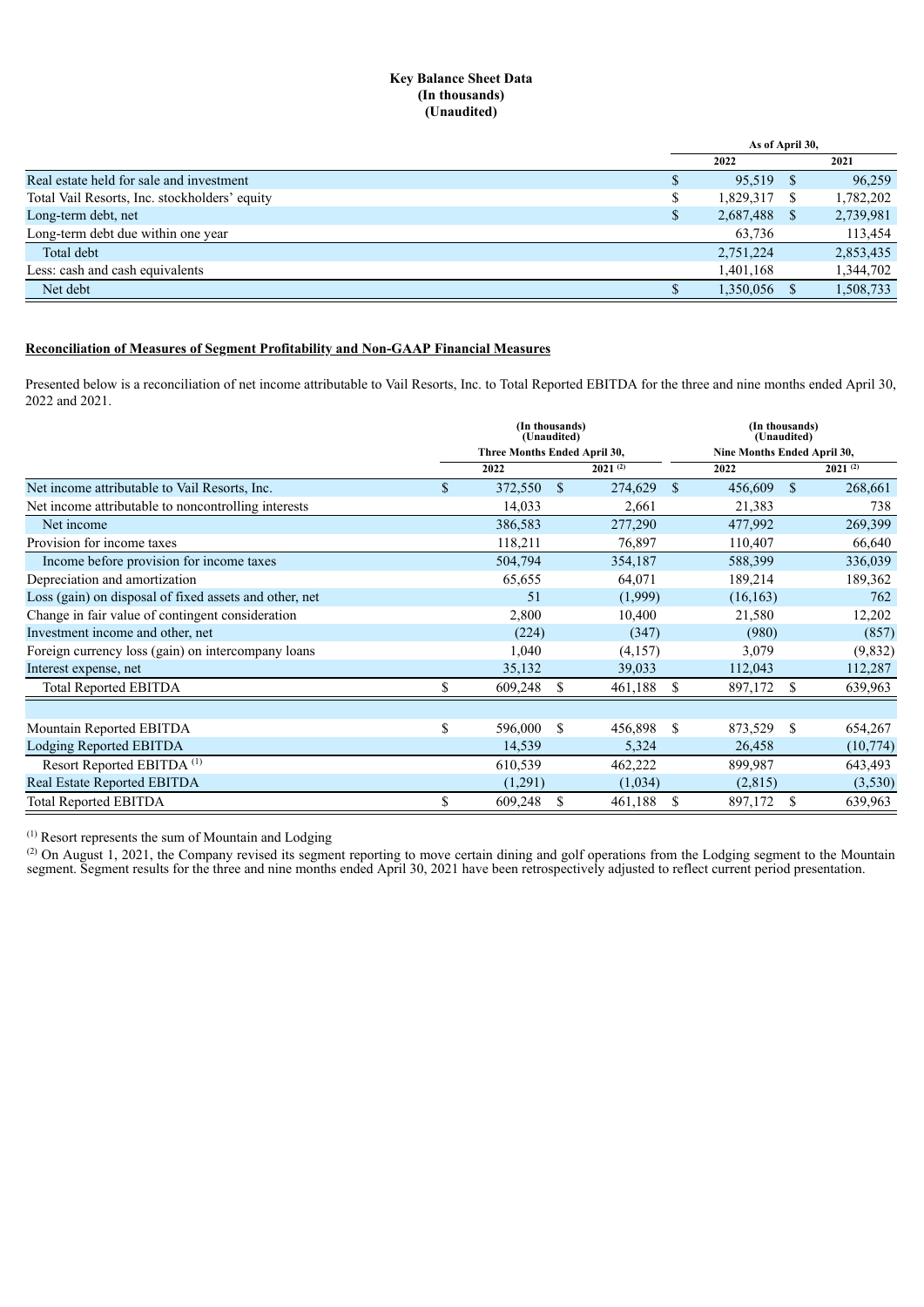Presented below is a reconciliation of net income attributable to Vail Resorts, Inc. to Total Reported EBITDA calculated in accordance with GAAP for the twelve months ended April 30, 2022.

|                                                     |               | (In thousands)<br>(Unaudited) |  |  |
|-----------------------------------------------------|---------------|-------------------------------|--|--|
|                                                     |               | <b>Twelve Months Ended</b>    |  |  |
|                                                     |               | April 30, 2022 <sup>(2)</sup> |  |  |
| Net income attributable to Vail Resorts, Inc.       | $\mathbf S$   | 315,798                       |  |  |
| Net income attributable to noncontrolling interests |               | 17,252                        |  |  |
| Net income                                          |               | 333,050                       |  |  |
| Provision for income taxes                          |               | 44,493                        |  |  |
| Income before provision for income taxes            |               | 377,543                       |  |  |
| Depreciation and amortization                       |               | 252,437                       |  |  |
| Gain on disposal of fixed assets and other, net     |               | (11, 552)                     |  |  |
| Change in fair value of contingent consideration    |               | 23,780                        |  |  |
| Investment income and other, net                    |               | (709)                         |  |  |
| Foreign currency loss on intercompany loans         |               | 4,629                         |  |  |
| Interest expense, net                               |               | 151,155                       |  |  |
| <b>Total Reported EBITDA</b>                        | \$            | 797,283                       |  |  |
|                                                     |               |                               |  |  |
| Mountain Reported EBITDA                            | <sup>\$</sup> | 772,016                       |  |  |
| Lodging Reported EBITDA                             |               | 29,134                        |  |  |
| Resort Reported EBITDA <sup>(1)</sup>               |               | 801,150                       |  |  |
| Real Estate Reported EBITDA                         |               | (3,867)                       |  |  |
| <b>Total Reported EBITDA</b>                        | \$            | 797,283                       |  |  |

 $(1)$  Resort represents the sum of Mountain and Lodging

 $^{(2)}$  On August 1, 2021, the Company revised its segment reporting to move certain dining and golf operations from the Lodging segment to the Mountain segment. Segment results for the twelve months ended April 30, 2022 have been retrospectively adjusted to reflect current period presentation, where applicable.

The following table reconciles long-term debt, net to Net Debt and the calculation of Net Debt to Total Reported EBITDA for the twelve months ended April 30, 2022.

|                                    | (In thousands)<br>(Unaudited) |
|------------------------------------|-------------------------------|
|                                    | As of April 30, 2022          |
| Long-term debt, net                | 2,687,488                     |
| Long-term debt due within one year | 63,736                        |
| Total debt                         | 2,751,224                     |
| Less: cash and cash equivalents    | 1,401,168                     |
| Net debt                           | 1,350,056                     |
| Net debt to Total Reported EBITDA  | 1.7x                          |